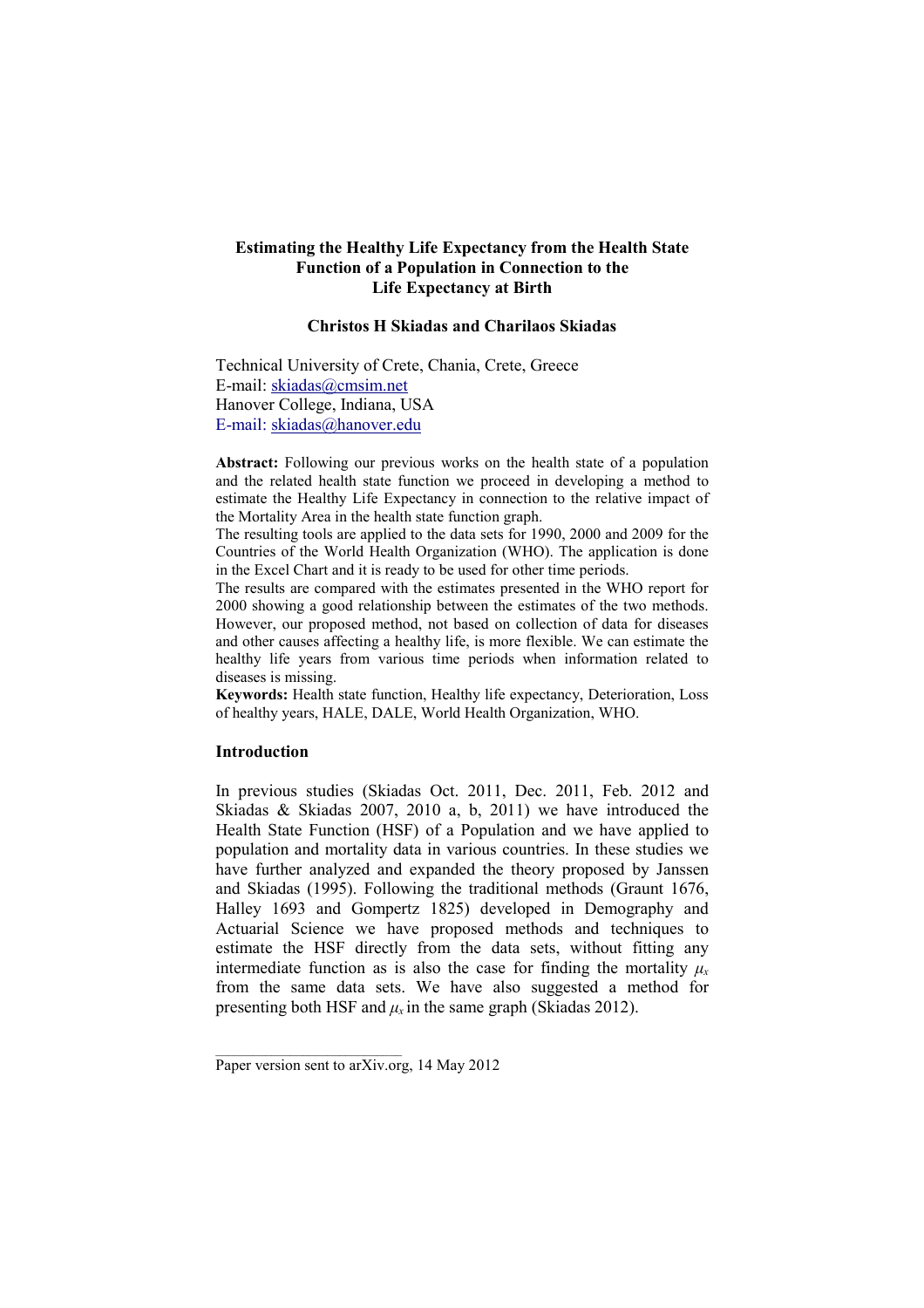Having introduced a function expressing the development of the health state of a population according to the age of this population we can estimate several interesting and important characteristics related to the health state. The graph for the HSF versus age (see Figure 1) is of a non-symmetric parabola form showing a plateau like shape during 30- 45 years and then slowly decreasing until a fast decrease stage at old ages. (In our notation we use the term *t* for the age instead of *x* preferred by actuaries. This is because the same theory and practice can apply to other disciplines and especially when estimating the life time of machines and complex equipments).



Fig. 1. The impact of the mortality area to health state

By observing the above graph we can immediately see that the area between the health state curve and the horizontal axis (OMCO) represents the total health dynamics (THD) of the population. Of particular importance is also the area of the health rectangle (OABC) which includes the health state curve. This rectangle is divided in two rectangular parts the smaller (OAMN) indicating the first part of the human life until reaching the point M at the highest level of health state (usually the maximum is between 30 to 45 years) and the second part (NMBC) characterized by the gradual deterioration of the human organism until the zero level of the health state. This zero point health age C is associated with the maximum death rate. After this point the health state level appears as negative in the graph and characterizes a part of the human life totally unstable with high mortality; this is also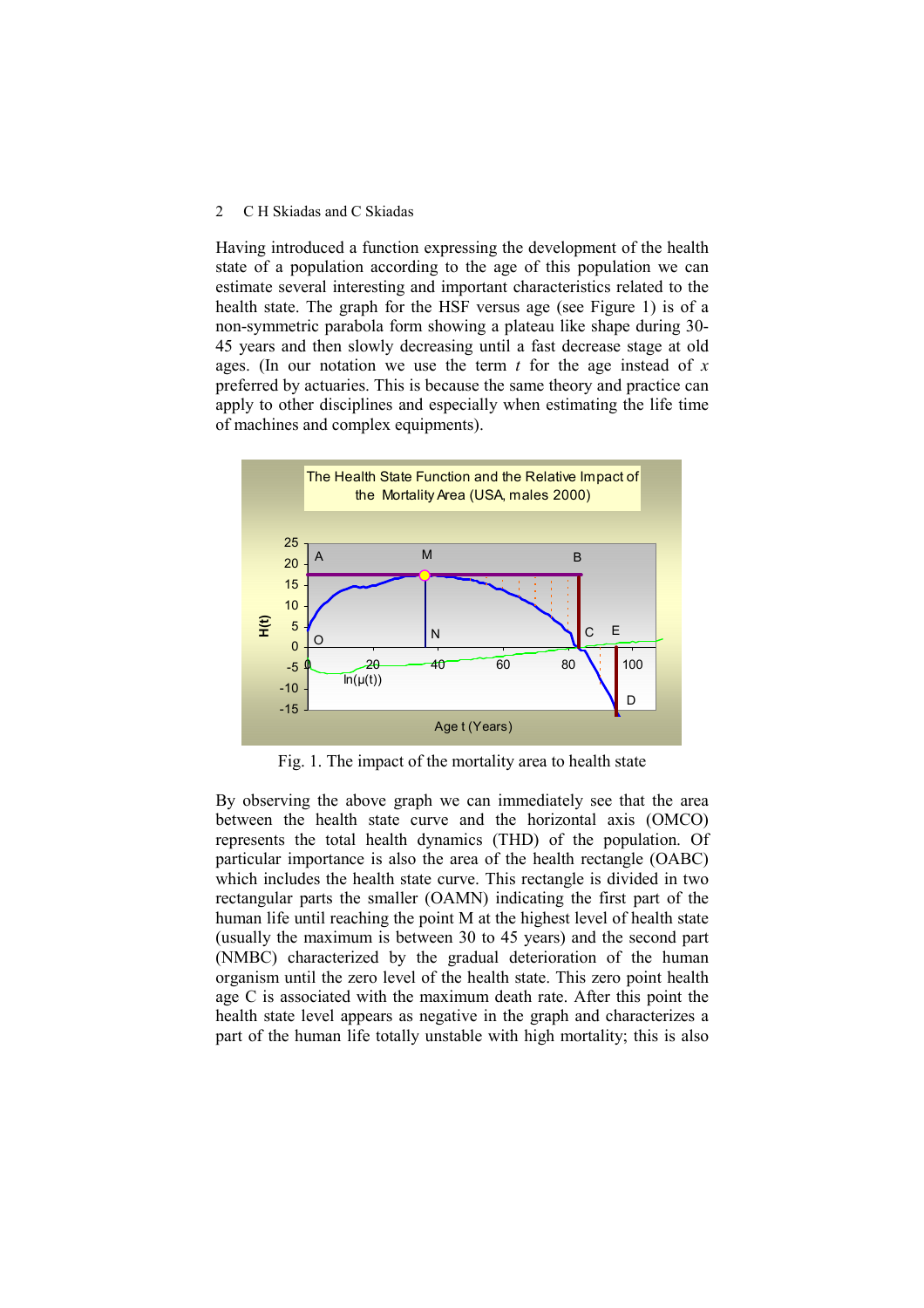indicated by a positively increasing form of the logarithm of the force of mortality ln(*µx*).

We call the second rectangle NMBC as the *deterioration rectangle*. Instead the first rectangle OAMN is here called as the *development rectangle*. For both cases we can find the relative impact of the area inside each rectangle but outside the health state area to the overall health state. In this paper we analyze the relative impact of the *deterioration area* MBCM indicated by dashed lines in the *deterioration rectangle*. It should be noted that if no-deterioration mechanism was present or the repairing mechanism was perfect the health state should continue following the straight line AMB parallel to the X-axis at the level of the maximum health state. The smaller the deterioration area related to the health state area, the higher the healthy life of the population. This comparison can be done by estimating the related areas and making a simple division.

However, when trying to expand the human life further than the limits set by the deterioration mechanisms the percentage of the non-healthy life years becomes higher. This means that we need to divide the total rectangle area by that of the deterioration area to find an estimate for the "lost healthy life years". It is clear that if we don't correct the deterioration mechanisms the loss of healthy years will become higher as the expectation of life becomes larger. This is already observed in the estimates of the World Health Organization (WHO) in the World Health Report for 2000 where the lost healthy years for females are higher than the corresponding values for males. The females show higher life expectancy than males but also higher values for the lost healthy years. The proposed "loss of healthy life years" indicator is given by:

$$
LHLY_1 = \lambda \frac{OABC}{THD_{ideal}} \cdot \frac{THD_{ideal}}{MBCM} = \lambda \frac{OABC}{MBCM}
$$

Where THD<sub>ideal</sub> is ideal total health dynamics of the population and the parameter  $\lambda$  expresses years and should be estimated according to the specific case. For comparing the related results in various countries we can set  $\lambda = 1$ . When OABC approaches the THD<sub>ideal</sub> as is the case of several countries in nowadays the loss of healthy life years indicator LHLY can be expressed by other forms.

Another point is the use of the (ECD) area in improving forecasts especially when using the 5-year life tables as is the case of the data for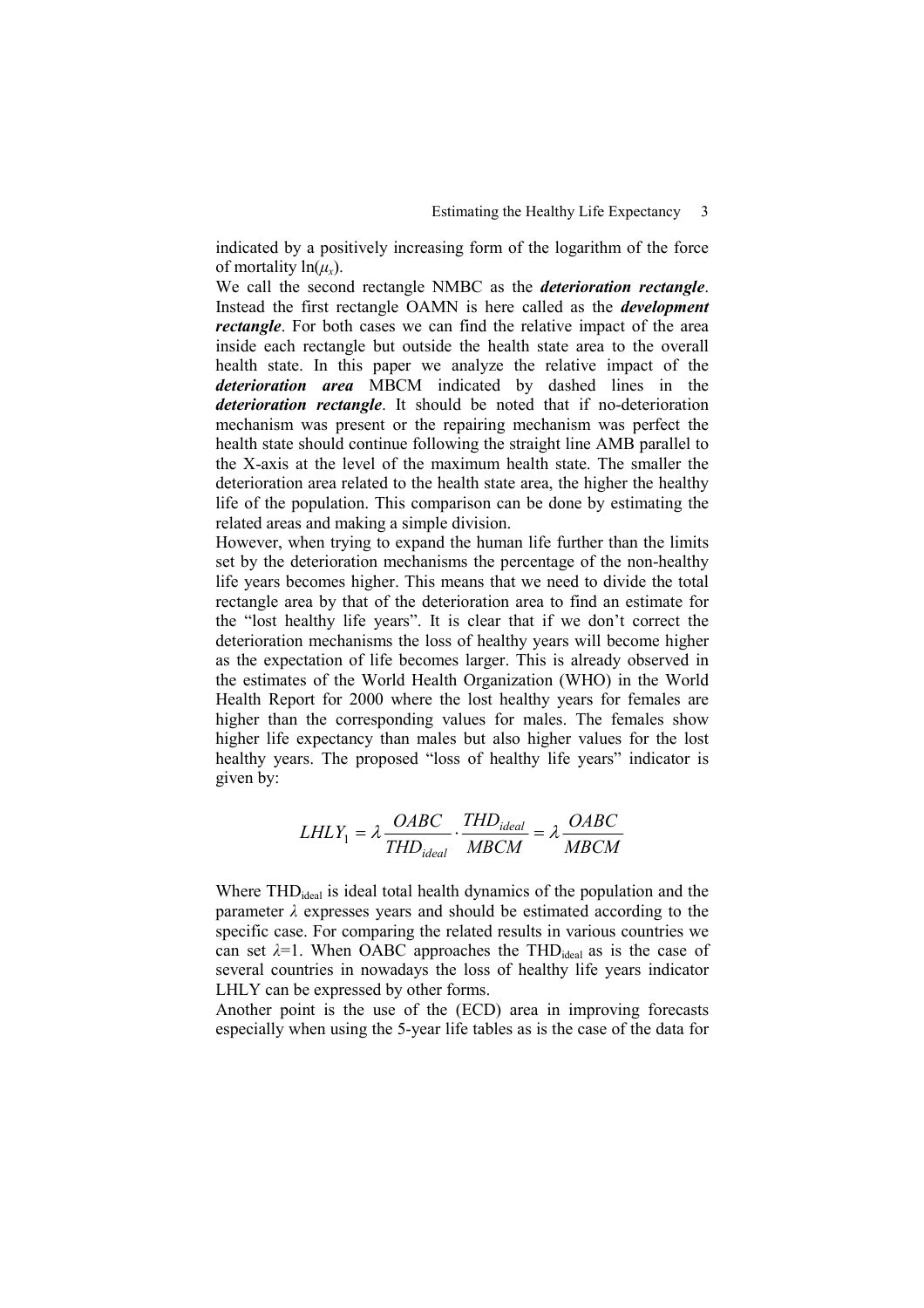all the WHO Countries. In this case the expanded loss of healthy life years indicator LHLY will take the following two forms:

$$
LHLY_2 = \lambda \frac{OMCO + ECD}{MBCM}
$$

$$
LHLY_3 = \lambda \frac{OABC + ECD}{MBCM}
$$

It is clear that the last form will give higher values than the previous one. The following scheme applies:  $LHLY_1 \leq LHLY_2 \leq LHLY_3$ . It remains to explore the forecasting ability of the three forms of the "loss of healthy life years" indicator by applying LHLY to life tables provided by WHO or by the Human Mortality Database or by other sources.

## **Related Theory**

Life expectancy and life expectancy at birth are indicators that should be related to the health state of a population. However, a crucial aspect in defining the connection between the health state and life expectancy of a population was the luck of a quantitative definition and measure of the health state of a population. Recently we have succeeded in estimating the health state of a population by using the data sets for the yearly deaths per year of age and the age distribution of the population for the same year. The used data are provided by the human mortality database for 35 countries.

The indicator for the health state of a population is based (Skiadas 2012) on the following probability density function  $g(t)$ 

$$
g(t) = \frac{k}{\sqrt{t^3}} e^{-\frac{(H_t)^2}{2t}}
$$

Where  $H_t$  is the Health State Function and  $k$  is a parameter and  $g(t)$  is given by using the data sets provided by the data bases. A simple estimate is achieved by an Excel program (SKI-6-Parameters) provided in the website http://www.cmsim.net .

The Health State is found by solving the above relation for *H<sup>t</sup>* . The resulting form is: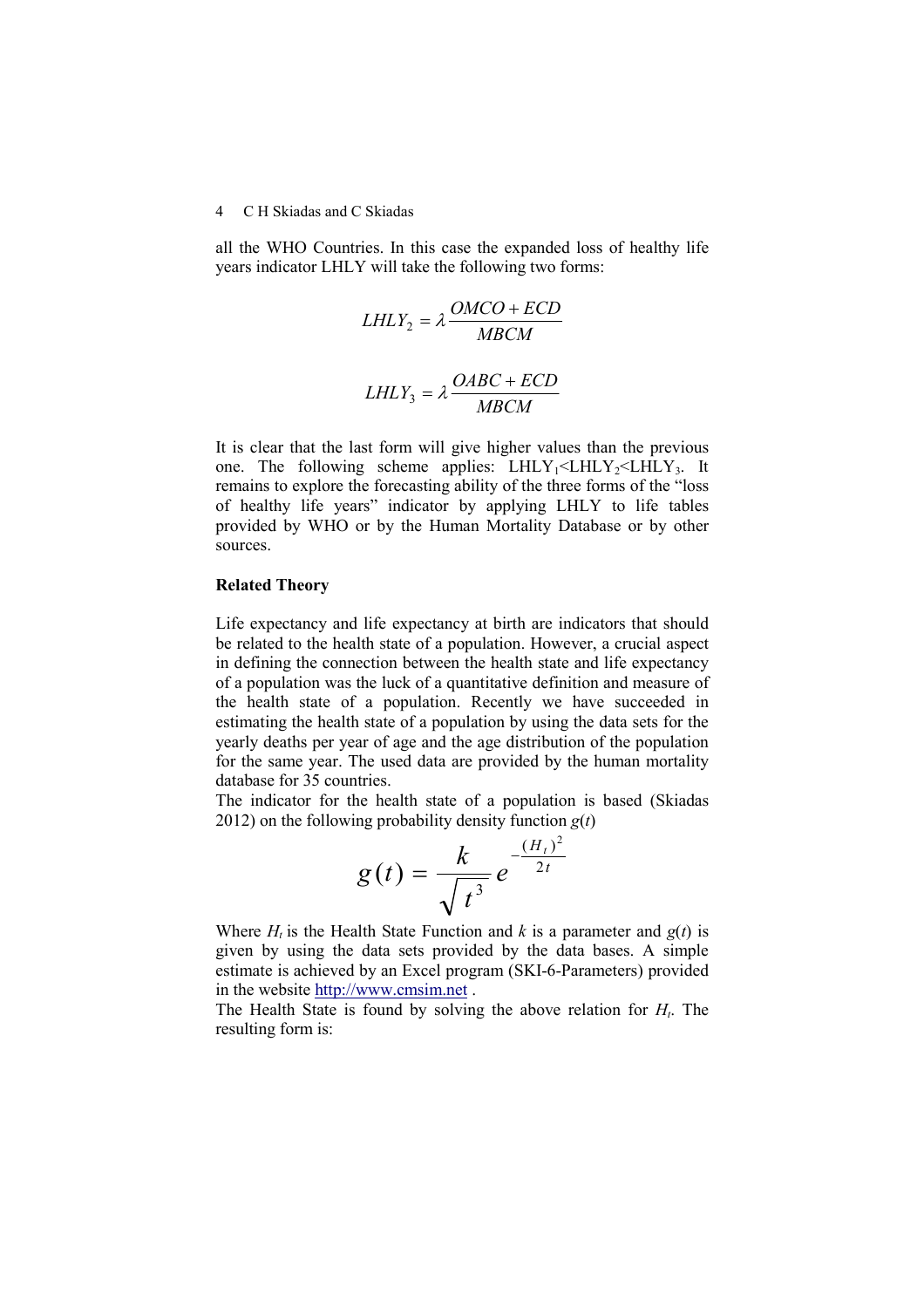$$
H_t = \left(-2t\ln\frac{g(t)\sqrt{t^3}}{k}\right)^{1/2}
$$

The parameter *k* is defined by the relation

$$
k = \max\left(g(t)\sqrt{t^3}\right)
$$

The total estimate of the health state of the population is given by the relation

$$
H_{\text{total}} = \int_0^{t(H=0)} H_t dt \approx \sum_0^{t(H=0)} H_t \Delta_t
$$

Where  $t(H=0)$  is the age of the maximum death rate corresponding to zero health state  $H_t=0$  and  $\Delta_t=(t+j-t)$  where *j* is the interval between age groups. The total health state *Htotal* accounts for the surface covered by the horizontal axis  $X$  and the positive part of the health state function (see Figure 1). It must be noted that the negative part of the health state function do not produce stochastic paths for the health state as is already known from the theory of the first exit time of a stochastic process. This is clearly illustrated in the next Figure 2 for males in USA  $(2000)$ .



Fig. 2. Health state function and stochastic paths

Other indicators are the age of the maximum health state and the maximum health state. Both estimates are not very precise due to the almost flat shape of the health state curve around the maximum (see Figure 1). Instead the total health state *Htotal* accounts for the main time period of the healthy life time expressed by the positive part of the health state function.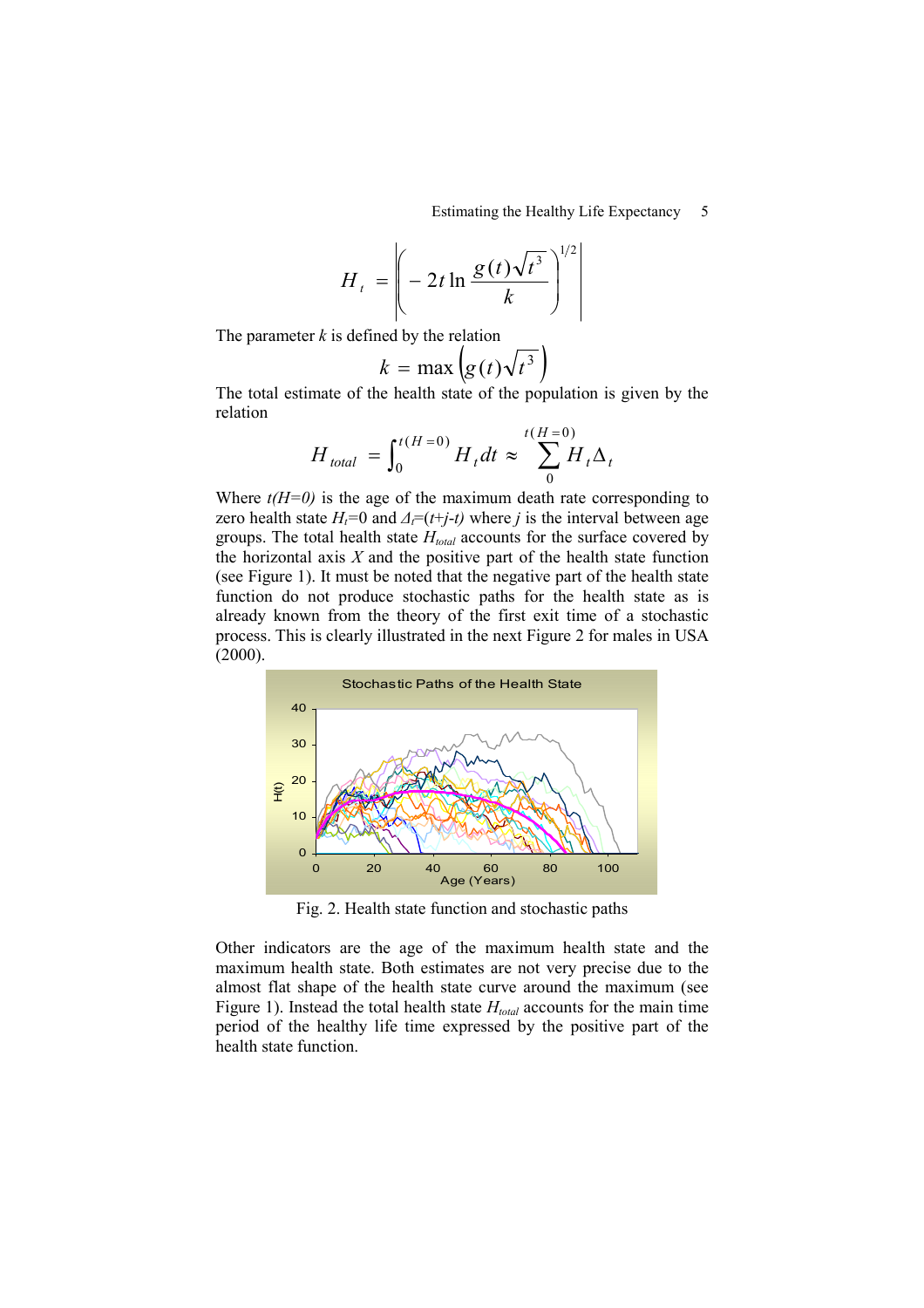The ranking of 36 Countries (males and females) selected from the Human Mortality Database according to their scores for the total health state *Htotal* (THS) the age 2000 are given in the next Table I. The related values for the Life Expectancy at Birth (LEB= $e_x$ ) are also included in the same Table along with the estimated LEB after finding the relationship between THS and LEB which follows a linear function for males (see Figure 3) and females (see Figure 4) of the form LEB=34.88+0.0352\*THS and LEB=39.67+0.0307\*THS respectively. As was expected the total health state for females is higher than males in the same country and at the same year.

The next step is to find the Life Expectancy at Birth versus the Total Health State during time for the same country. The cases for males and females in USA from 1933 to 2007 are explored. That it is found is a linear relationship for the first period from 1933 to 1960 for males (slope 0.0785) and another linear part from 1960 to 2007 with lower slope (0.0364). For females the slope is 0.0517 for the first period and 0.0394 for the second period. *The findings are in favor of a slower development of the life expectancy at birth related to the growth of the total health state of the population*. The argument is further explored by using the data for Sweden (females) from 1751 to 2007. A sigmoid like function is applied indicating that the life expectancy at birth merely tends to a level even if the total health state tends to increase considerably during time (see Figure 5).



Fig. 3. Life expectancy at birth versus total health state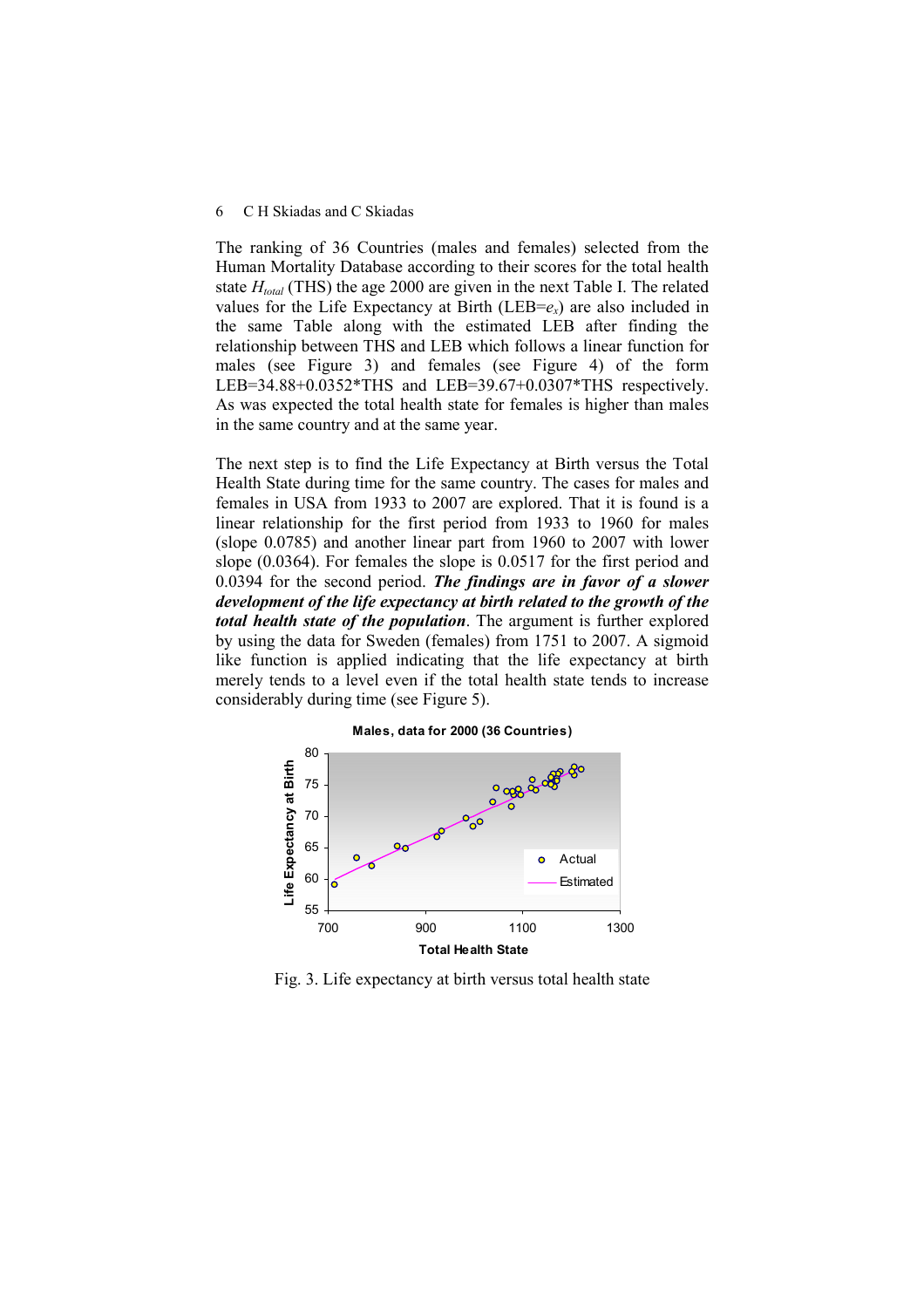

Fig. 4. Life expectancy at birth versus total health state



Fig. 5. Life expectancy at birth versus total health state in Sweden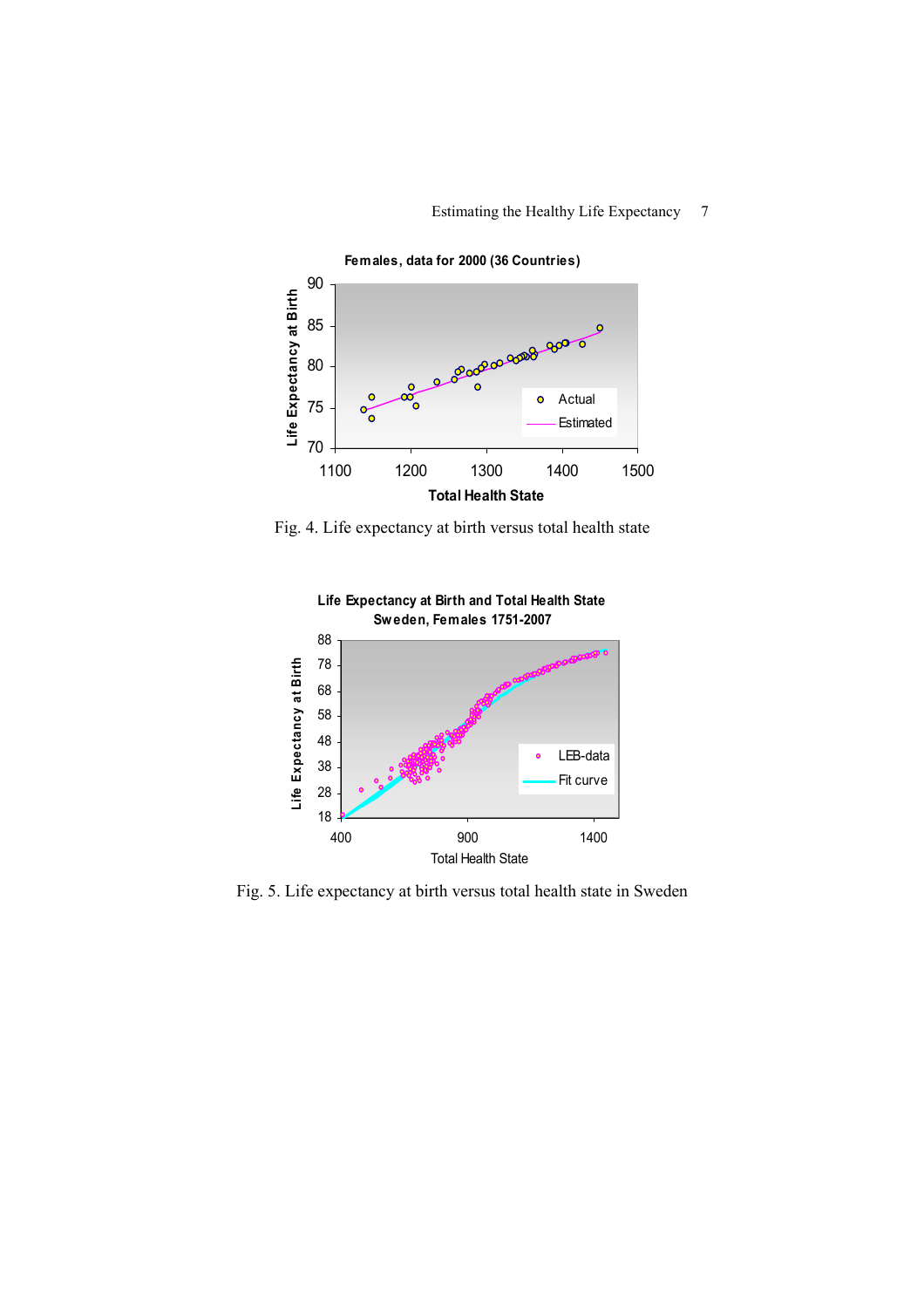| TABLE I               |                                                                                   |            |                  |                 |            |       |                  |  |  |  |  |
|-----------------------|-----------------------------------------------------------------------------------|------------|------------------|-----------------|------------|-------|------------------|--|--|--|--|
|                       | Total Health State (THS) and Life Expectancy at Birth (LEB) for various Countries |            |                  |                 |            |       |                  |  |  |  |  |
| Males                 | <b>THS</b>                                                                        | <b>LEB</b> | LEB<br>Estimated | Females         | <b>THS</b> | LEB   | LEB<br>Estimated |  |  |  |  |
| Sweden                | 1220                                                                              | 77,40      | 77,85            | Japan           | 1451       | 84,58 | 84,18            |  |  |  |  |
| Italy                 | 1207                                                                              | 76,55      | 77,39            | Switzerland     | 1427       | 82,62 | 83,45            |  |  |  |  |
| Japan                 | 1206                                                                              | 77,70      | 77,36            | Spain           | 1406       | 82,72 | 82,80            |  |  |  |  |
| Australia             | 1202                                                                              | 77,12      | 77,22            | France          | 1405       | 82,80 | 82,77            |  |  |  |  |
| Switzerland           | 1178                                                                              | 76,95      | 76,37            | Italy           | 1397       | 82,50 | 82,53            |  |  |  |  |
| Canada                | 1174                                                                              | 76,64      | 76,23            | Sweden          | 1391       | 82,04 | 82,34            |  |  |  |  |
| Norway                | 1172                                                                              | 75,95      | 76,16            | Australia       | 1385       | 82,41 | 82,16            |  |  |  |  |
| Netherlands           | 1170                                                                              | 75,53      | 76,09            | Norway          | 1365       | 81,37 | 81,54            |  |  |  |  |
| Belgium               | 1165                                                                              | 74,58      | 75,91            | Austria         | 1363       | 81,10 | 81,48            |  |  |  |  |
| Israel                | 1163                                                                              | 76,69      | 75,84            | Canada          | 1361       | 81,83 | 81,42            |  |  |  |  |
| UK                    | 1161                                                                              | 75,43      | 75,77            | Germany         | 1354       | 81,01 | 81,21            |  |  |  |  |
| New Zealand           | 1159                                                                              | 76,09      | 75,70            | New Zealand     | 1350       | 81,24 | 81,08            |  |  |  |  |
| France                | 1158                                                                              | 75,24      | 75,67            | Finland         | 1347       | 81,02 | 80,99            |  |  |  |  |
| Germany               | 1158                                                                              | 74,96      | 75,67            | Belgium         | 1345       | 80,91 | 80,93            |  |  |  |  |
| Austria               | 1146                                                                              | 75,10      | 75,25            | Netherlands     | 1340       | 80,57 | 80,78            |  |  |  |  |
| Finland               | 1129                                                                              | 74,15      | 74,65            | Israel          | 1333       | 81,00 | 80,56            |  |  |  |  |
| Spain                 | 1120                                                                              | 75,77      | 74,33            | Portugal        | 1318       | 80,30 | 80,10            |  |  |  |  |
| Denmark               | 1119                                                                              | 74,44      | 74,29            | Chile           | 1311       | 79,96 | 79,89            |  |  |  |  |
| Portugal              | 1098                                                                              | 73,30      | 73,55            | UK              | 1298       | 80,23 | 79,49            |  |  |  |  |
| <b>USA</b>            | 1093                                                                              | 74,19      | 73,38            | Slovenia        | 1294       | 79,76 | 79,37            |  |  |  |  |
| Taiwan                | 1083                                                                              | 73,32      | 73,03            | Slovakia        | 1289       | 77,33 | 79,21            |  |  |  |  |
| Ireland               | 1081                                                                              | 73,98      | 72,96            | Ireland         | 1287       | 79,23 | 79,15            |  |  |  |  |
| <b>Czech Republic</b> | 1078                                                                              | 71,56      | 72,85            | Denmark         | 1279       | 79,12 | 78,91            |  |  |  |  |
| Chile                 | 1067                                                                              | 73,89      | 72,46            | <b>USA</b>      | 1268       | 79,52 | 78,57            |  |  |  |  |
| Luxemburg             | 1047                                                                              | 74,45      | 71,76            | Taiwan          | 1263       | 79,22 | 78,42            |  |  |  |  |
| Slovenia              | 1039                                                                              | 72,18      | 71,48            | Czech Republic  | 1258       | 78,34 | 78,26            |  |  |  |  |
| Slovakia              | 1013                                                                              | 69,02      | 70,56            | Poland          | 1236       | 77,95 | 77,59            |  |  |  |  |
| Bulgaria              | 998                                                                               | 68,30      | 70,03            | <b>Bulgaria</b> | 1208       | 75,01 | 76,73            |  |  |  |  |
| Poland                | 985                                                                               | 69,57      | 69,57            | Lithuania       | 1201       | 77,37 | 76,51            |  |  |  |  |
| Hungary               | 934                                                                               | 67,53      | 67,78            | Latvia          | 1200       | 76,08 | 76,48            |  |  |  |  |
| Lithuania             | 925                                                                               | 66,74      | 67,46            | Hungary         | 1193       | 76,08 | 76,27            |  |  |  |  |
| Latvia                | 860                                                                               | 64,87      | 65,17            | Estonia         | 1149       | 76,20 | 74,92            |  |  |  |  |
| Estonia               | 843                                                                               | 65,20      | 64,57            | Ukraine         | 1149       | 73,52 | 74,92            |  |  |  |  |
| Ukraine               | 791                                                                               | 62,08      | 62,74            | <b>Belarus</b>  | 1138       | 74,67 | 74,58            |  |  |  |  |
| <b>Belarus</b>        | 759                                                                               | 63,31      | 61,61            | Luxemburg       | 1129       | 80,74 | 74,31            |  |  |  |  |
| Russia                | 714                                                                               | 58,99      | 60,03            | Russia          | 1080       | 72,25 | 72,80            |  |  |  |  |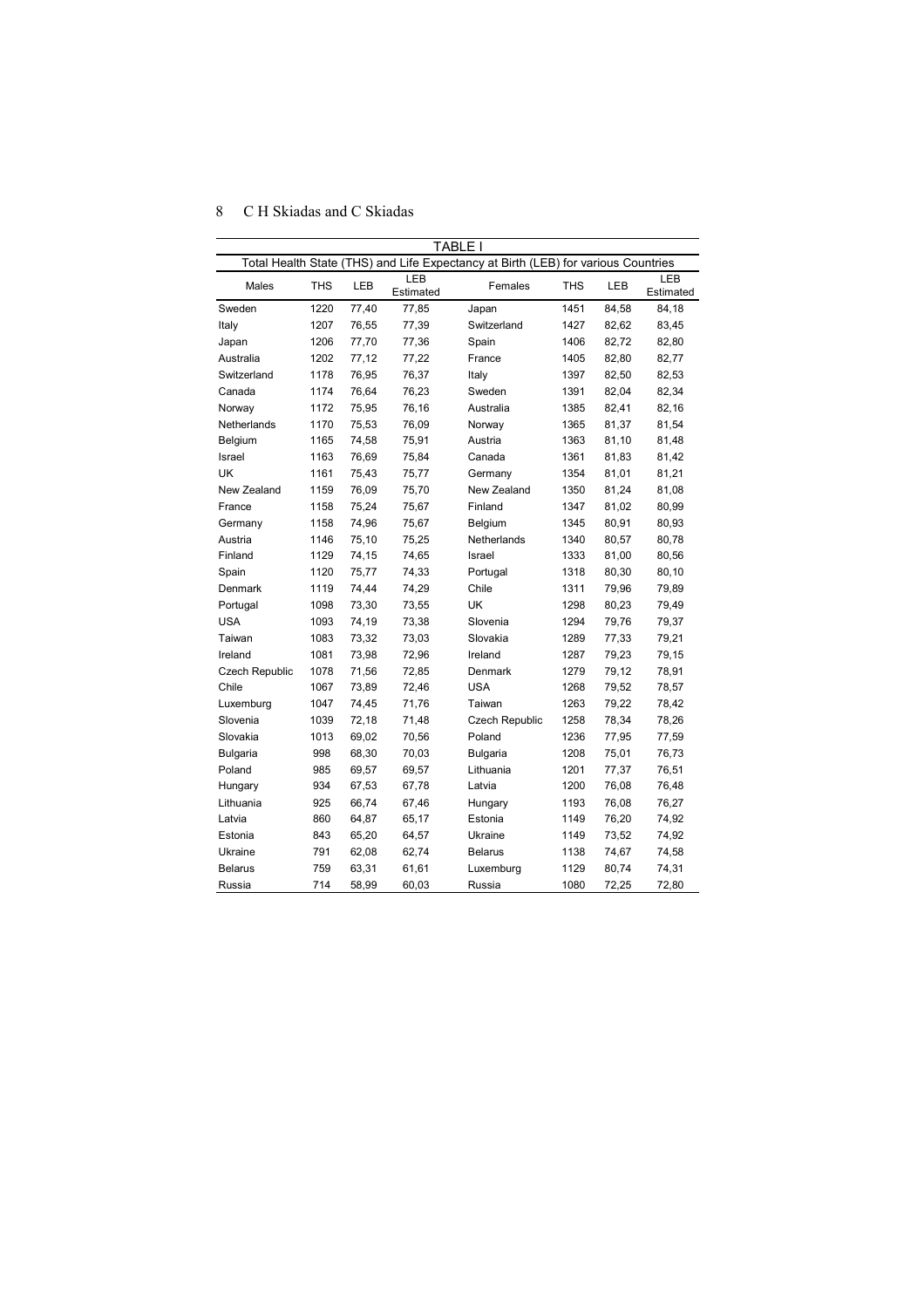#### **Application to WHO data**

A complete data set for almost all the countries of the World can be found and download from the WHO database in Excel format. For our application here we use the LT199020002009whs2011 package downloaded from the WHO database and including the Life Tables for all WHO Countries for 1990, 2000 and 2009.

We expand the Table (see Table II) to the right by estimating the "Loss of Healthy Life Years" (LHLY<sub>1</sub>, LHLY<sub>2</sub> and LHLY<sub>3</sub>) in the columns next to the Life Expectancy column (see Table II). After estimating the LHLY we estimate the Healthy Life Years  $(HALE<sub>1</sub>, HALE<sub>2</sub>$  and HALE<sub>3</sub>) from HALE =  $e_x$  – LHLY, where  $e_x$  is the Life Expectancy. In the same columns we estimate the HALE for all the age period of the human life as is the case for  $e_x$ . We use the data  $_n d_x$  form the column I as starting values of the calculations beginning from column S.

Other very important indicators are also estimated in the related columns. The values for  $k(t)$  are provided in column W and the maximum  $k_{max}$  is given in column X. The Health State Function values are given in column AB whereas the maximum Health State is given in column AC. The Expected Healthy Age is given in column AO. The expected healthy age is estimated by

$$
\overline{T} = \int_0^{t(H=0)} t H_t^* dt \approx \sum_{0}^{t(H=0)} t H_t^* \Delta_t
$$

Where  $H^*$  is the normalized value of the Health State calculated in column AN and  $t(H=0)$  is the age where the Health State is zero. Another characteristic indicator is given in column AP by multiplying the maximum health state with the expected health age. The resulting indicator characterizes the health status of the population. Finally a very important indicator is given in column AR. This indicator is measuring the Total Health State of the population and it is expressed by the area (OMCO) in Figure 1. It is estimated by the following formula:

$$
H_{\text{total}} = \int_0^{t(H=0)} H_t dt \approx \sum_{0}^{t(H=0)} H_t \Delta_t
$$

The Total Health State indicator provides another tool to classify the various countries. The rankings estimated are analogues to the life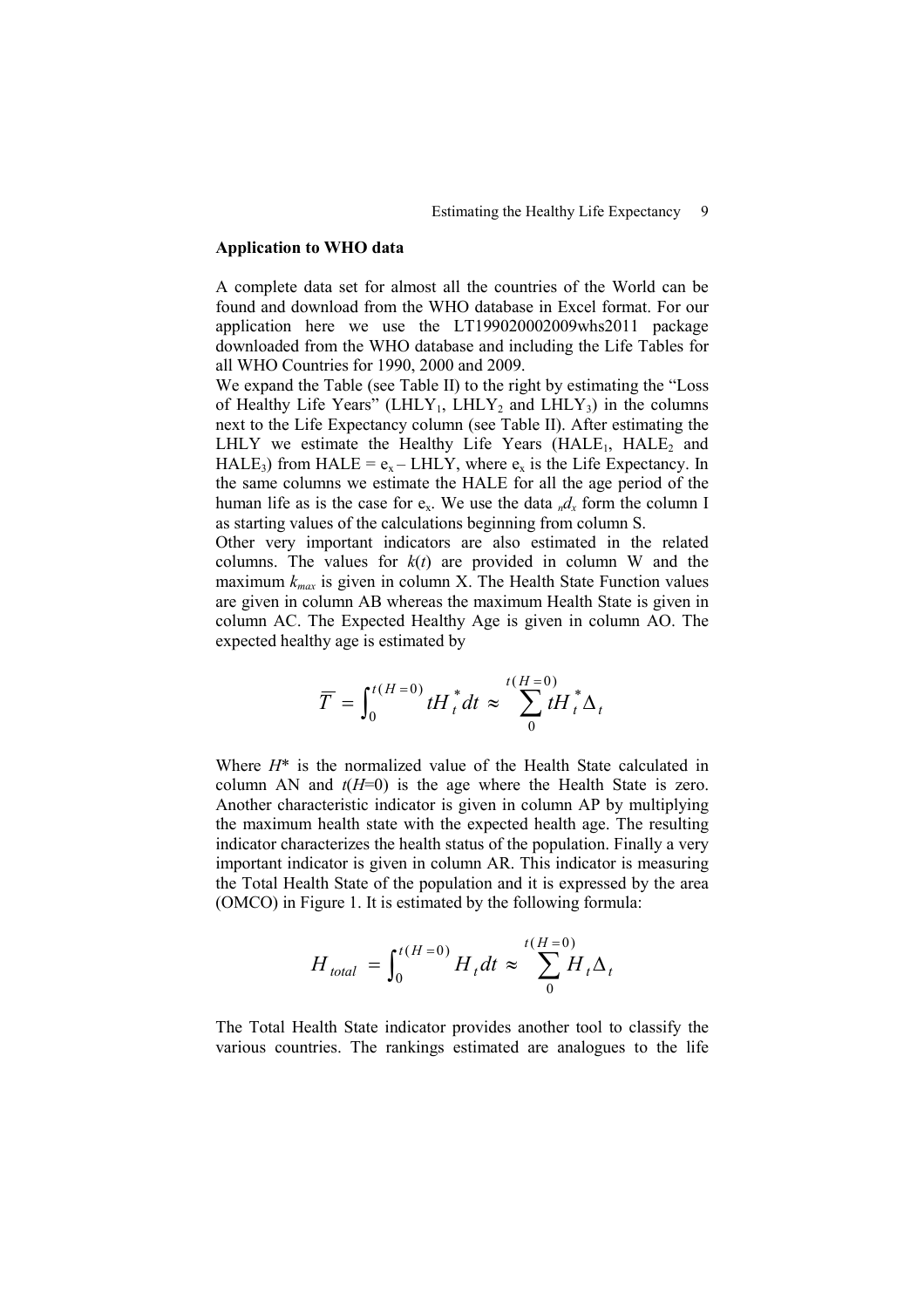expectancy at birth. However, this indicator can give more precise results. Even more, as is the case when introducing new methods and tools, new frontiers open for analysis and research.

| A   | B               | C    | D            | E             | F                  | G                  | н      | ш      | J       | Κ                      | L       | м                       | N    | O    | P    |
|-----|-----------------|------|--------------|---------------|--------------------|--------------------|--------|--------|---------|------------------------|---------|-------------------------|------|------|------|
| iso | country         | vear | sex          | age $x_n M_x$ |                    | $nq_{x}$           | $I_x$  | $d_x$  | $L_{x}$ | $T_{x}$                | $e_{x}$ | LHLY: HALE: LHLY: HALE: |      |      |      |
|     | AFG Afghanistan |      | 2009 males   |               |                    | 0 0,15973 0,14366  | 100000 | 14.366 | 89.944  | 4.656.098 46,6         |         | 11,3                    | 35,3 | 9.7  | 36,9 |
|     | AFG Afghanistan |      | 2009 males   |               | 1 0,01980 0,07561  |                    | 85634  | 6.475  |         | 326.995 4.566.154 53.3 |         |                         | 40.4 |      | 42,2 |
|     | AFG Afghanistan |      | 2009 males   |               | 5 0,00438 0,02166  |                    | 79159  | 1.714  |         | 391.509 4.239.159 53,6 |         |                         | 40,6 |      | 42,4 |
|     | AFG Afghanistan |      | 2009 males   | 10            | 0.00227 0.01127    |                    | 77445  | 873    |         | 385.042 3.847.650 49.7 |         |                         | 37,6 |      | 39,3 |
|     | AFG Afghanistan |      | 2009 males   | 15            | 0,00183 0,00909    |                    | 76572  | 696    |         | 381.122 3.462.607 45,2 |         |                         | 34,2 |      | 35,8 |
|     | AFG Afghanistan |      | 2009 males   | 20            | 0,00562 0,02769    |                    | 75876  | 2.101  | 374.130 | 3.081.486 40.6         |         |                         | 30,8 |      | 32,1 |
|     | AFG Afghanistan |      | 2009 males   | 25            | 0.00758 0.03720    |                    | 73775  | 2.744  | 362.017 | 2.707.356 36.7         |         |                         | 27,8 |      | 29,0 |
|     | AFG Afghanistan |      | 2009 males   | 30            | 0.00924 0.04515    |                    | 71031  | 3.207  | 347.138 | 2.345.340 33.0         |         |                         | 25,0 |      | 26.1 |
|     | AFG Afghanistan |      | 2009 males   |               |                    | 35 0,01123 0,05462 | 67824  | 3.704  | 329,860 | 1.998.201 29,5         |         |                         | 22,3 |      | 23,3 |
|     | AFG Afghanistan |      | 2009 males   | 40            |                    | 0,01334 0,06457    | 64120  | 4.140  | 310.249 | 1.668.342 26,0         |         |                         | 19,7 |      | 20,6 |
|     | AFG Afghanistan |      | 2009 males   |               | 45 0,01635 0,07853 |                    | 59980  | 4.710  | 288.123 | 1.358.093 22.6         |         |                         | 17,1 |      | 17,9 |
|     | AFG Afghanistan |      | 2009 males   | 50.           | 0,02098 0,09969    |                    | 55269  | 5.510  | 262.573 | 1.069.970 19.4         |         |                         | 14,7 |      | 15,4 |
|     | AFG Afghanistan |      | 2009 males   | 55            |                    | 0.02976 0.13850    | 49760  | 6.892  | 231.569 | 807.397 16,2           |         |                         | 12,3 |      | 12,8 |
|     | AFG Afghanistan |      | 2009 males   | 60            | 0,03929 0,17886    |                    | 42868  | 7.668  | 195.171 | 575.828 13,4           |         |                         | 10,1 |      | 10,6 |
|     | AFG Afghanistan |      | 2009 males   | 65            | 0,05483 0,24110    |                    | 35200  | 8.487  | 154.785 | 380.657 10.8           |         |                         | 8,2  |      | 8,5  |
|     | AFG Afghanistan |      | 2009 males   |               |                    | 70 0.08127 0.33774 | 26714  | 9.022  | 111.012 | 225.872                | 8.5     |                         | 6.4  |      | 6,7  |
|     | AFG Afghanistan |      | 2009 males   |               | 75 0.11943 0.45985 |                    | 17691  | 8.135  | 68.118  | 114.860                | 6,5     |                         | 4,9  |      | 5,1  |
|     | AFG Afghanistan |      | 2009 males   | 80            |                    | 0.17730 0.61423    | 9556   | 5.870  | 33.106  | 46.742                 | 4.9     |                         | 3,7  |      | 3,9  |
|     | AFG Afghanistan |      | 2009 males   |               |                    | 85 0,25197 0,77295 | 3686   | 2.849  | 11.308  | 13.636                 | 3.7     |                         | 2,8  |      | 2,9  |
|     | AFG Afghanistan |      | 2009 males   |               | 90 0,34413 0,84661 |                    | 837    | 709    | 2.059   | 2.328                  | 2,8     |                         | 2,1  |      | 2,2  |
|     | AFG Afghanistan |      | 2009 males   | 95            |                    | 0.46466 0.88463    | 128    | 114    | 244     | 269                    | 2.1     |                         | 1,6  |      | 1,7  |
|     | AFG Afghanistan |      | 2009 males   |               | 100 0.60981        | 1                  | 15     | 15     | 24      | 24                     | 1.6     |                         | 1,2  |      | 1,3  |
|     | AFG Afghanistan |      | 2009 females |               |                    | 0 0.13477 0.12316  | 100000 | 12.316 | 91.379  | 5.024.534 50.2         |         | 12.3                    | 37,9 | 10.5 | 39.7 |
|     | AFG Afghanistan |      | 2009 females |               | 1 0,01955 0,07470  |                    | 87684  | 6.550  | 335.017 | 4.933.155 56,3         |         |                         | 42,5 |      | 44,6 |
|     | AFG Afghanistan |      | 2009 females |               | 5 0,00447 0,02210  |                    | 81134  | 1.793  |         | 401.188 4.598.138 56,7 |         |                         | 42,8 |      | 44,9 |
|     | AFG Afghanistan |      | 2009 females | 10            | 0.00267 0.01327    |                    | 79341  | 1.053  |         | 394.072 4.196.950 52.9 |         |                         | 39,9 |      | 41,9 |
|     | AFG Afghanistan |      | 2009 females | 15            | 0.00385 0.01907    |                    | 78288  | 1.493  |         | 387.706 3.802.878 48.6 |         |                         | 36,7 |      | 38,5 |
|     | AFG Afghanistan |      | 2009 females | 20.           | 0,00560 0,02761    |                    | 76795  | 2.120  | 378.673 | 3.415.171 44,5         |         |                         | 33,6 |      | 35,2 |
|     | AFG Afghanistan |      | 2009 females |               | 25 0,00628 0,03093 |                    | 74675  | 2.310  | 367.598 | 3.036.498 40.7         |         |                         | 30.7 |      | 32,2 |

Table II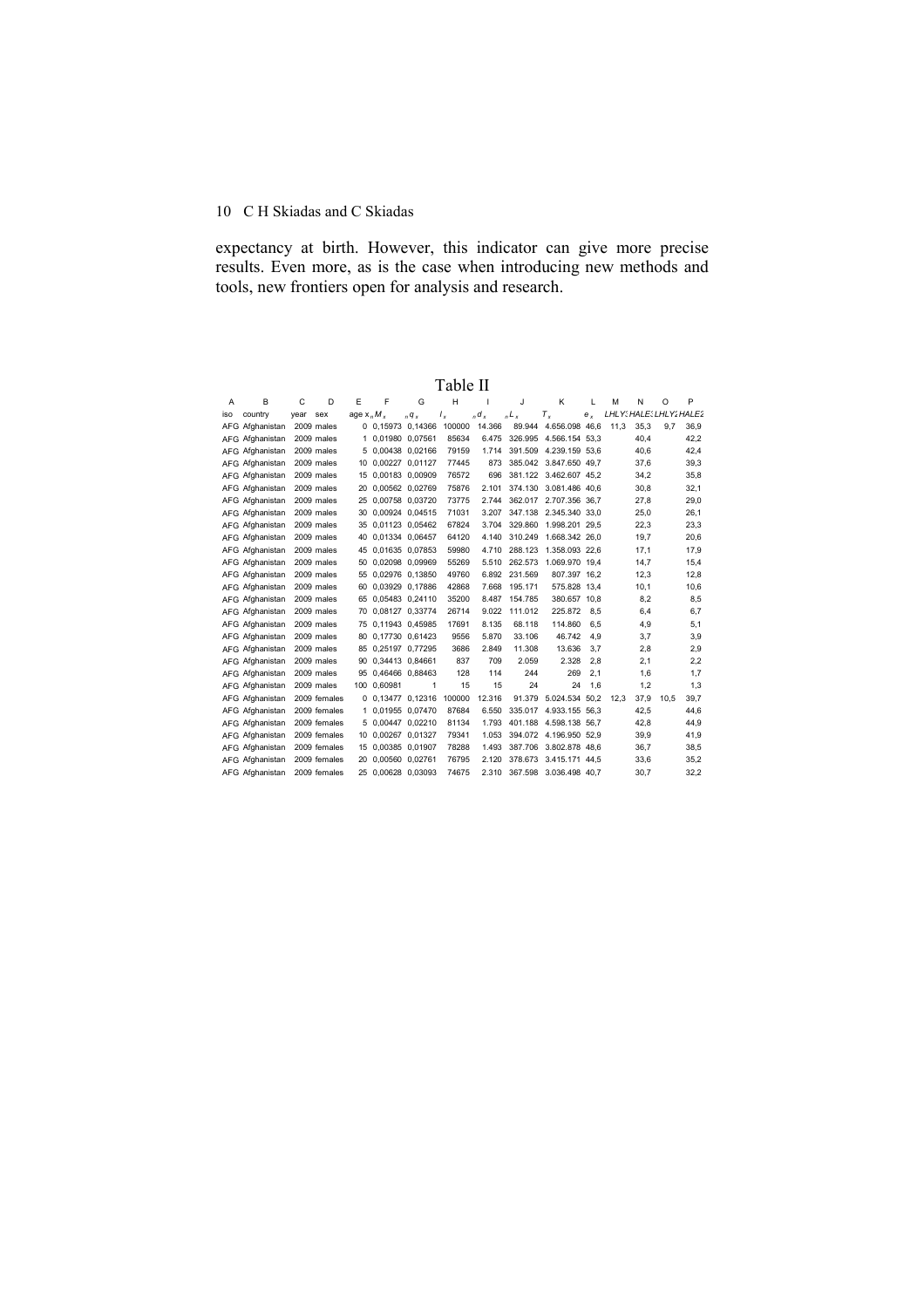# Estimating the Healthy Life Expectancy 11

Table II (continued…)

| Q          | R | S           | T.         | U  | V             | W            | X          | Y       | Ζ      | AA       | AB                  | AC         | AD      | AE AF |             |
|------------|---|-------------|------------|----|---------------|--------------|------------|---------|--------|----------|---------------------|------------|---------|-------|-------------|
| LHLY HALE1 |   |             | dx/Sum(dx) |    | dx-normalized |              | $kx$ (max) |         |        |          | <b>Health State</b> | Max Health |         |       |             |
| 7,2        |   | 39,4 0,1437 | 0,1437     |    | 1 0,14366     | 0.1437 10.79 |            | 0,1437  | 2,939  | $\Omega$ | 2.93917799          | 12,39      | 2,9392  | 0     | 0           |
|            |   | 45,1 0,0647 | 0.0647     | 4  | 0.01619       | 0,0458       |            | 0,1831  | 4.675  | $\Omega$ | 4,67455791          |            | 4.6746  | 0     | 0           |
|            |   | 45,4 0,0171 | 0,0171     | 5  | 0,00343       | 0,0504       |            | 0,2519  | 8,025  | 0        | 8,02537239          |            | 8,0254  | 0     | 0           |
|            |   | 42.1 0.0087 | 0.0087     | 5. | 0.00175       | 0,0637       |            | 0,3185  | 10.626 | $\Omega$ | 10,6263154          |            | 10.6263 | 0     | 0           |
|            |   | 38,3 0,0070 | 0,0070     | 5  | 0,00139       | 0,0891       |            | 0,4454  | 12,390 | $\Omega$ | 12,3899422          |            | 12,3899 | 15    | 15          |
|            |   | 34,4 0,0210 | 0,0210     | 5  | 0,00420       | 0,4044       |            | 2,0219  | 11,745 | $\Omega$ | 11,7451492          |            | 11,7451 | 0     | 15          |
|            |   | 31,1 0,0274 | 0,0274     | 5. | 0.00549       | 0,7276       |            | 3,6378  | 11,843 | $\Omega$ | 11,8427389          |            | 11,8427 | 0     | 15          |
|            |   | 27.9 0.0321 | 0,0321     | 5  | 0.00641       | 1,1070       |            | 5.5352  | 11,883 | 0        | 11,8826296          |            | 11,8826 | 0     | 15          |
|            |   | 25,0 0,0370 | 0,0370     | 5  | 0.00741       | 1,6001       |            | 8,0006  | 11,724 | 0        | 11,7238039          |            | 11,7238 | 0     | 15          |
|            |   | 22.0 0.0414 | 0.0414     | 5  | 0.00828       | 2,1737       |            | 10.8686 | 11.464 | $\Omega$ | 11,463674           |            | 11.4637 | 0     | 15          |
|            |   | 19.1 0.0471 | 0,0471     | 5. | 0,00942       | 2,9389       |            | 14.6944 | 10,941 | 0        | 10,9405346          |            | 10,9405 | 0     | 15          |
|            |   | 16,4 0,0551 | 0,0551     | 5  | 0,01102       | 4,0136       |            | 20,0679 | 10,046 | 0        | 10,0457475          |            | 10,0457 | 0     | 15          |
|            |   | 13.7 0.0689 | 0,0689     |    | 5 0.01378     | 5,7763       |            | 28.8817 | 8,369  | 0        | 8.36858793          |            | 8.3686  | 0     | 15          |
|            |   | 11,3 0,0767 | 0,0767     | 5  | 0.01534       | 7,3064       |            | 36,5319 | 6,901  | $\Omega$ | 6,90064826          |            | 6,9006  | 0     | 15          |
|            |   | 9,1 0,0849  | 0,0849     | 5  | 0,01697       | 9,1011       |            | 45,5057 | 4,746  | 0        | 4,7463878           |            | 4,7464  | 0     | 15          |
|            |   | 7.2 0.0902  | 0,0902     |    | 5 0.01804     | 10.7948      |            | 53,9742 | 0,000  | 70       | 0                   |            | 0.0000  | 0     | 15          |
|            |   | 5,5 0,0813  | 0,0813     | 5  | 0,01627       | 10,7796      |            | 53,8981 | 0,463  | $\Omega$ | $-0,46296406$       |            | 0.0000  | 0     | 15          |
|            |   | 4,1 0,0587  | 0,0587     | 5  | 0,01174       | 8,5584       |            | 42,7919 | 6,133  | 0        | $-6,13265955$       |            | 0,0000  | 0     | 15          |
|            |   | 3.1 0.0285  | 0.0285     | 5  | 0.00570       | 4,5443       |            | 22.7214 | 12.199 | 0        | $-12,1989286$       |            | 0.0000  | 0     | 15          |
|            |   | 2,4 0,0071  | 0,0071     | 5  | 0,00142       | 1,2309       |            | 6,1547  | 19,879 | 0        | -19,8790326         |            | 0,0000  | 0     | 15          |
|            |   | 1,8 0,0011  | 0,0011     | 5. | 0,00023       | 0,2145       |            | 1,0723  | 27,430 | 0        | $-27,4298071$       |            | 0,0000  | 0     | 15          |
|            |   | 1.4 0.0001  | 0.0001     | 5. | 0.00003       | 0,0305       |            | 0.1523  | 34.437 | 0        | -34.4366585         |            | 0.0000  | 0     | 15          |
| 8,6        |   | 41,6 0,1232 | 0,1232     | 1. | 0,12316       | 0,1232 13,57 |            | 0,1232  | 3,067  | 0        | 3,06661523          | 13,30      | 3,0666  | 0     | 0           |
|            |   | 46,7 0,0655 | 0.0655     | 4  | 0.01638       | 0,0463       |            | 0,1853  | 4,767  | 0        | 4,76658043          |            | 4,7666  | 0     | 0           |
|            |   | 47.0 0.0179 | 0,0179     | 5  | 0,00359       | 0,0527       |            | 0,2635  | 8,162  | 0        | 8,16152356          |            | 8,1615  | 0     | 0           |
|            |   | 43.9 0.0105 | 0,0105     | 5  | 0,00211       | 0,0768       |            | 0,3842  | 10,669 | $\Omega$ | 10,6689334          |            | 10,6689 | 0     | 0           |
|            |   | 40,3 0,0149 | 0,0149     | 5  | 0,00299       | 0,1911       |            | 0,9555  | 11,679 | 0        | 11,6793576          |            | 11,6794 | 0     | 0           |
|            |   | 36.9 0.0212 | 0,0212     | 5. | 0.00424       | 0,4080       |            | 2.0402  | 12,132 | $\Omega$ | 12,1316313          |            | 12,1316 | 0     | 0           |
|            |   | 33,7 0,0231 | 0,0231     | 5  | 0,00462       | 0,6125       |            | 3,0625  | 12,692 | 0        | 12,692379           |            | 12,6924 | 0     | $\mathbf 0$ |

# Table II (continued)

| AG | AH     | AI     | AJ     | AK      | AL      | AM            | AN | AO                 | AP  | AQ       | AR                        |
|----|--------|--------|--------|---------|---------|---------------|----|--------------------|-----|----------|---------------------------|
|    |        |        |        |         |         |               |    | Exp Health lax*Exp |     |          | <b>Health State Total</b> |
| 0  | 0,000  | 0,000  | 2,939  | 2,939   | 0,000   | 0,0212 0,0212 |    | 32,86              | 407 | 2,93918  | 675,1                     |
| 0  | 0,000  | 0,000  | 18,698 | 18,698  | 0,000   | 0,0338 0,1014 |    |                    |     | 18,69823 |                           |
| 0  | 0,000  | 0,000  | 40,127 | 40,127  | 0,000   | 0,0580 0,4062 |    |                    |     | 40,12686 |                           |
| 0  | 0,000  | 0,000  | 53,132 | 53,132  | 0,000   | 0,0768 0,9219 |    |                    |     | 53,13158 |                           |
| 15 | 0,000  | 61,950 | 61,950 | 61,950  | 0,000   | 0,0896 1,5228 |    |                    |     | 61,94971 |                           |
| 15 | 3,224  | 58,726 | 58,726 | 58,726  | 0,000   | 0,0849 1,8681 |    |                    |     | 58,72575 |                           |
| 15 | 2,736  | 59,214 | 59,214 | 59,214  | 0,000   | 0,0856 2,3118 |    |                    |     | 59,21369 |                           |
| 15 | 2,537  | 59,413 | 59,413 | 59,413  | 0,000   | 0,0859 2,7491 |    |                    |     | 59,41315 |                           |
| 15 | 3,331  | 58,619 | 58,619 | 58,619  | 0,000   | 0,0848 3,1362 |    |                    |     | 58,61902 |                           |
| 15 | 4,631  | 57,318 | 57,318 | 57,318  | 0,000   | 0,0829 3,4810 |    |                    |     | 57,31837 |                           |
| 15 | 7,247  | 54,703 | 54,703 | 54,703  | 0,000   | 0,0791 3,7176 |    |                    |     | 54,70267 |                           |
| 15 | 11,721 | 50,229 | 50,229 | 50,229  | 0,000   | 0,0726 3,7767 |    |                    |     | 50,22874 |                           |
| 15 | 20,107 | 41,843 | 41,843 | 41,843  | 0,000   | 0,0605 3,4487 |    |                    |     | 41,84294 |                           |
| 15 | 27,446 | 34,503 | 34,503 | 34,503  | 0,000   | 0,0499 3,0932 |    |                    |     | 34,50324 |                           |
| 15 | 38,218 | 23,732 | 23,732 | 23,732  | 0,000   | 0,0343 2,2992 |    |                    |     | 23,73194 |                           |
| 0  | 0,000  | 0,000  | 0,000  | 0,000   | 0,000   | 0,0000 0,0000 |    |                    |     | 0,00000  |                           |
| 0  | 0,000  | 0,000  | 0,000  | 2,315   | 2,315   | 0,0000 0,0000 |    |                    |     | 0,00000  |                           |
| 0  | 0.000  | 0,000  | 0,000  | 30,663  | 30.663  | 0,0000 0,0000 |    |                    |     | 0,00000  |                           |
| 0  | 0,000  | 0,000  | 0,000  | 60,995  | 60.995  | 0,0000 0,0000 |    |                    |     | 0,00000  |                           |
| 0  | 0,000  | 0,000  | 0,000  | 99,395  | 99,395  | 0,0000 0,0000 |    |                    |     | 0,00000  |                           |
| 0  | 0,000  | 0,000  | 0,000  | 137,149 | 137,149 | 0,0000 0,0000 |    |                    |     | 0,00000  |                           |
| 0  | 0,000  | 0,000  | 0,000  | 172,183 | 172,183 | 0,0000 0,0000 |    |                    |     | 0,00000  |                           |
| 0  | 0,000  | 0,000  | 3,067  | 3,067   | 0,000   | 0,0192 0,0192 |    | 35,67              | 474 | 3,06662  | 779,8                     |
| 0  | 0,000  | 0,000  | 19,066 | 19,066  | 0,000   | 0,0299 0,0897 |    |                    |     | 19,06632 |                           |
| 0  | 0.000  | 0,000  | 40,808 | 40,808  | 0,000   | 0,0512 0,3585 |    |                    |     | 40,80762 |                           |
| 0  | 0,000  | 0,000  | 53,345 | 53,345  | 0,000   | 0,0669 0,8033 |    |                    |     | 53,34467 |                           |
| 0  | 0,000  | 0,000  | 58,397 | 58,397  | 0,000   | 0,0733 1,2458 |    |                    |     | 58,39679 |                           |
| 0  | 0,000  | 0,000  | 60,658 | 60,658  | 0,000   | 0,0761 1,6747 |    |                    |     | 60,65816 |                           |
| 0  | 0,000  | 0,000  | 63,462 | 63,462  | 0.000   | 0,0796 2,1503 |    |                    |     | 63,46189 |                           |
|    |        |        |        |         |         |               |    |                    |     |          |                           |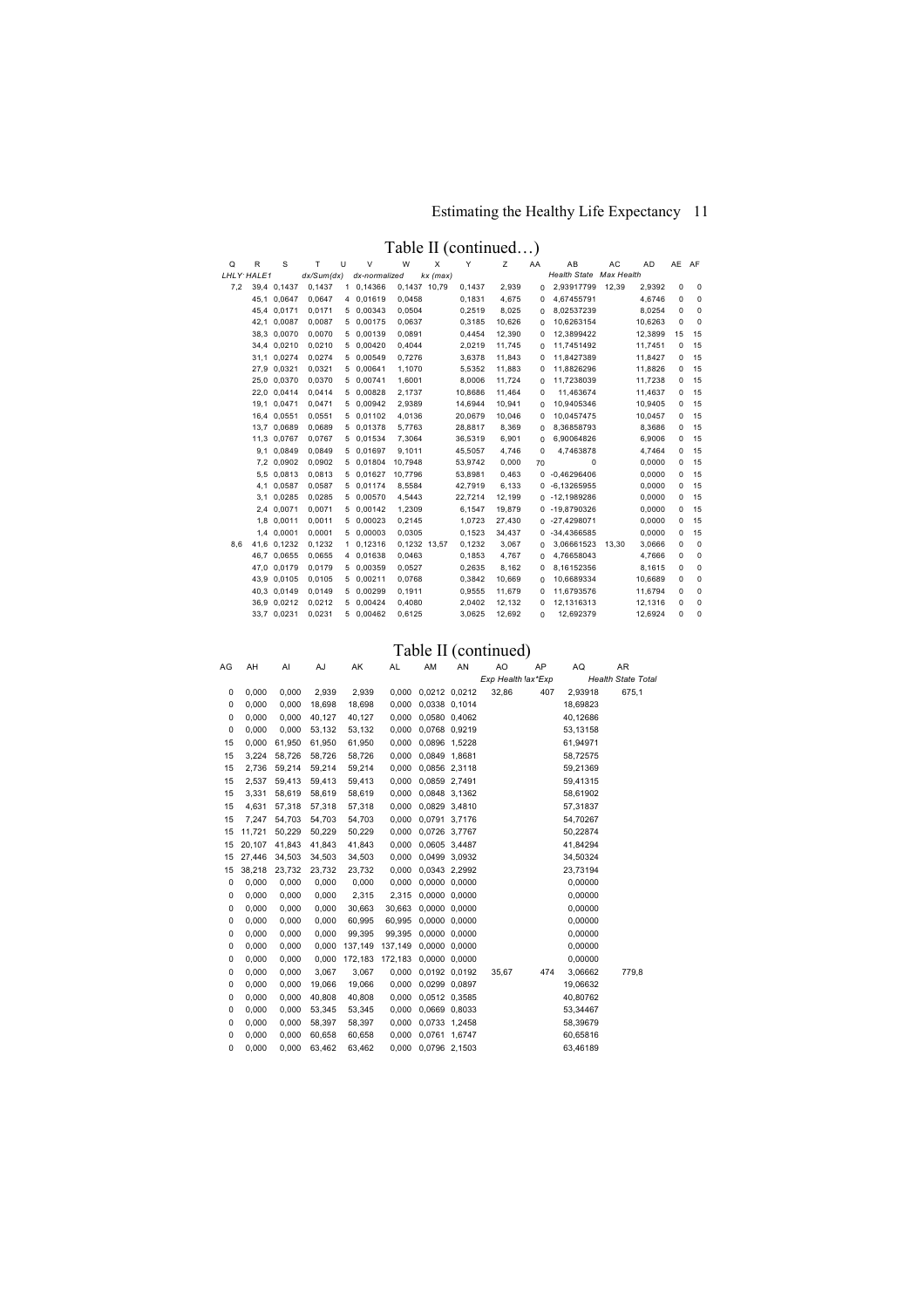



The  $HALE_3$  results of the application to the WHO data for 2000 for males are summarized in Table III. In the same Table we have included the HALE (WHO) data provided from the WHO report. The  $HALE<sub>3</sub>$ where preferred for comparison as are more close to the HALE (WHO) estimates. Figure 6A illustrates the country ranking according to HALE<sub>3</sub> and Figure 6B the country ranking according to HALE (WHO). In both cases the estimates are close enough and we have checked a 3 year confidence interval quite reasonable if we take into consideration the uncertainty in the estimates presented in the HALE (WHO) report. Grenada and Quatar estimates are far from the confidence intervals while the other countries' behavior supports our methodology. Figure 7 illustrates the  $HALE_3$  and  $HALE$  (WHO) when the country ranking is according to the life expectancy at birth *e<sup>x</sup>* .



Fig. 7. WHO data, males 2000, ranking according to *ex*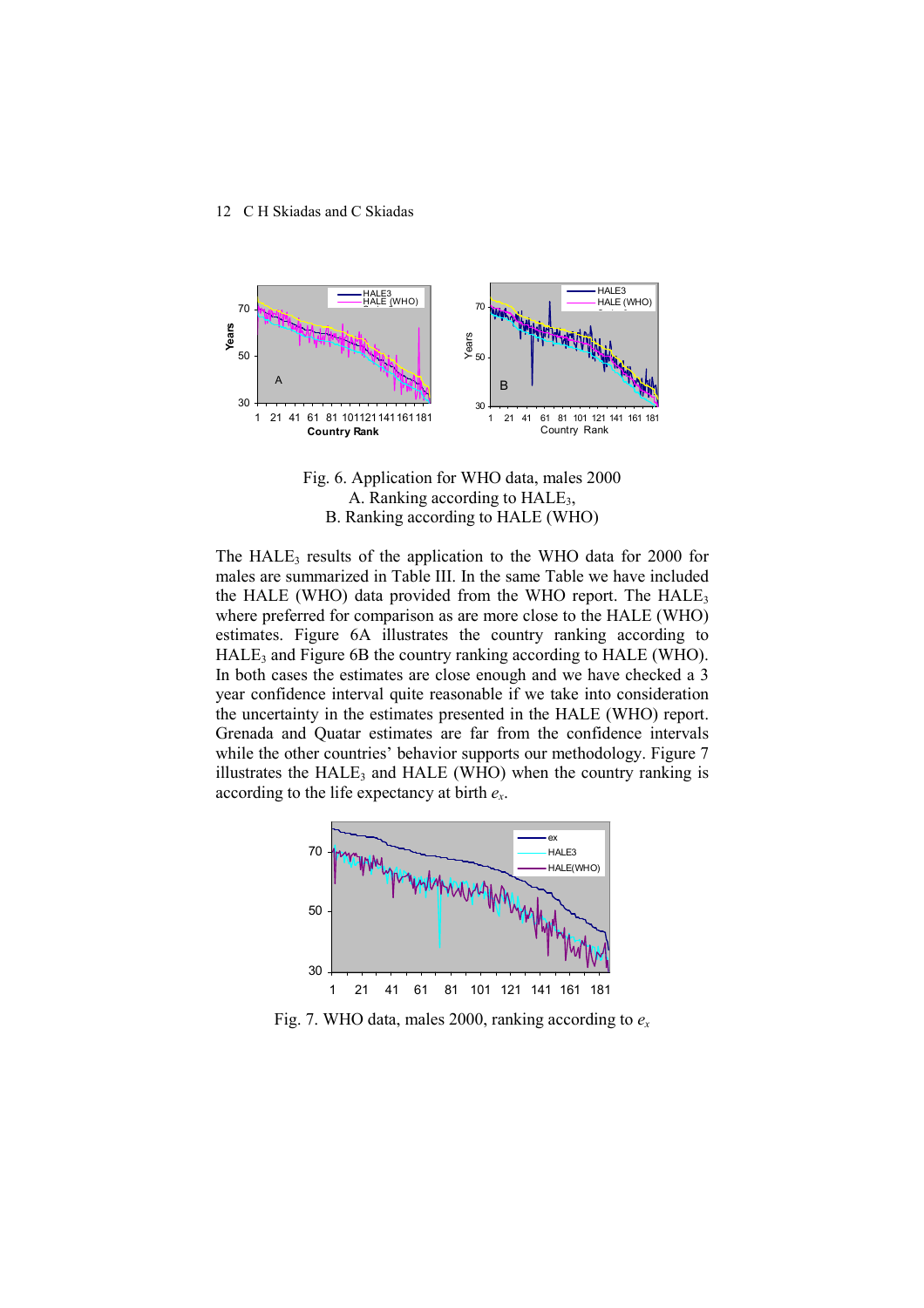# Estimating the Healthy Life Expectancy 13

 $\overline{a}$ 

| × |  |
|---|--|
|---|--|

| Rank           | Country Males<br>2000       | HALE3        | <b>HALE</b><br>(WHO) | Rank       | Country Males<br>2000       | HALE3        | <b>HALE</b><br>(WHO) | Rank       | Country Males<br>2000 | HALE3        | HALE<br>(WHO) |
|----------------|-----------------------------|--------------|----------------------|------------|-----------------------------|--------------|----------------------|------------|-----------------------|--------------|---------------|
| $\mathbf{1}$   | Japan                       | 69,9         | 71,2                 | 65         | Romania                     | 61,3         | 59,5                 | 129        | Sao Tome and F        | 54,4         | 50,3          |
| $\overline{2}$ | Switzerland                 | 69,6         | 70,4                 | 66         | Suriname                    | 58.0         | 59,5                 | 130        | Russian Federal       | 49,2         | 50,3          |
| 3              | Sweden                      | 67,4         | 70,1                 | 67         | Qatar                       | 72,4         | 59,3                 | 131        | Mongolia              | 46,2         | 50,3          |
| 4              | Iceland                     | 69,9         | 69,8                 | 68         | Poland                      | 61,4         | 59,3                 | 132        | Pakistan              | 50,8         | 50,2          |
| 5              | Andorra                     | 68,7         | 69,8                 | 69         | Oman                        | 61,8         | 59,2                 | 133        | Bhutan                | 48,5         | 50,1          |
| 6              | Greece                      | 65,5         | 69,7                 | 70         | Iran (Islamic Rej           | 54,4         | 59,0                 | 134        | Kyrgyzstan            | 56,3         | 49,6          |
| 7              | Australia                   | 69,6         | 69,6                 | 71         | Fiji                        | 56,7         | 58,7                 | 135        | Tajikistan            | 53,5         | 49,6          |
| 8              | Italy                       | 66,5         | 69,5                 | 72         | Mauritius                   | 60,0         | 58,6                 | 136        | Yemen                 | 49,5         | 48,9          |
| 9              | New Zealand                 | 66,1         | 69,5                 | 73         | Colombia                    | 59,6         | 58,6                 | 137        | Myanmar               | 48,4         | 47,7          |
| 10             | Monaco                      | 68,0         | 69,4                 | 74         | Sri Lanka                   | 55,7         | 58,6                 | 138        | Nepal                 | 50,4         | 47,5          |
| 11             | Israel                      | 69,5         | 69,3                 | 75         | Libyan Arab Jan             | 61,4         | 58,4                 | 139        | Gambia                | 45,4         | 47,3          |
| 12             | Denmark                     | 66,6         | 68,9                 | 76         | Algeria                     | 59,4         | 58,4                 | 140        | Gabon                 | 45,8         | 46,8          |
| 13<br>14       | Norway                      | 64,9         | 68,8                 | 77<br>78   | Ecuador                     | 58,2         | 58.4                 | 141<br>142 | Papua New Guir        | 50,2         | 46,6          |
| 15             | Malta                       | 68,3         | 68,7                 | 79         | Saudi Arabia<br>Viet Nam    | 61,5         | 58,3                 | 143        | Ghana                 | 45,4         | 46,5          |
| 16             | Spain<br>France             | 65,7         | 68,7                 | 80         | Jordan                      | 57,7<br>57,6 | 58,2<br>58,2         | 144        | Comoros<br>Sudan      | 46,2<br>47,2 | 46,2<br>45,7  |
| 17             | Canada                      | 68,5<br>69.8 | 68,5<br>68,3         | 81         | Samoa                       | 55,0         | 58,2                 | 145        | Cambodia              | 45,4         | 45,6          |
| 18             | United Kingdom              | 66,5         | 68,3                 | 82         | Solomon Islands             | 57,1         | 58,0                 | 146        | Senegal               | 47,3         | 45,2          |
| 19             | Netherlands                 | 66,6         | 68,2                 | 83         | Belize                      | 56,9         | 58,0                 | 147        | Equatorial Guine      | 41,9         | 44,9          |
| 20             | Austria                     | 66,5         | 68,1                 | 84         | Peru                        | 58,9         | 57,8                 | 148        | Lao People's De       | 48,4         | 43,7          |
| 21             | Ireland                     | 65,1         | 67,8                 | 85         | Thailand                    | 53,5         | 57,7                 | 149        | Madagascar            | 47,6         | 43,2          |
| 22             | Belgium                     | 65,1         | 67,7                 | 86         | Saint Kitts and N           | 59,7         | 57,6                 | 150        | Benin                 | 42,7         | 43,1          |
| 23             | Luxembourg                  | 66,0         | 67,6                 | 87         | <b>Bahamas</b>              | 54,6         | 57,2                 | 151        | South Africa          | 44,1         | 43,0          |
| 24             | Germany                     | 66,5         | 67,4                 | 88         | Egypt                       | 58,0         | 57,1                 | 152        | Togo                  | 42,5         | 42,7          |
| 25             | Singapore                   | 66,6         | 66,8                 | 89         | Philippines                 | 59,4         | 57,0                 | 153        | Congo                 | 42,6         | 42,5          |
| 26             | Cyprus                      | 62,6         | 66,4                 | 90         | Seychelles                  | 58,7         | 57,0                 | 154        | Mauritania            | 46,3         | 42,1          |
| 27             | Finland                     | 64,5         | 66,1                 | 91         | Armenia                     | 60,2         | 56,9                 | 155        | Nigeria               | 39,4         | 42,1          |
| 28             | United States of            | 64,9         | 65,7                 | 92         | Cape Verde                  | 58,0         | 56,9                 | 156        | Eritrea               | 46,2         | 41,4          |
| 29             | Cuba                        | 67,4         | 65,1                 | 93         | Turkey                      | 60,0         | 56,8                 | 157        | Haiti                 | 43,4         | 41,3          |
| 30             | Kuwait                      | 64,6         | 64,6                 | 94         | Indonesia                   | 55,4         | 56,5                 | 158        | Kenya                 | 43,0         | 41,2          |
| 31             | Slovenia                    | 64,7         | 64,5                 | 95         | Albania                     | 55,0         | 56,5                 | 159        | Cameroon              | 41,0         | 40,9          |
| 32             | Costa Rica                  | 68,4         | 64,2                 | 96         | Palau                       | 52,7         | 56,5                 | 160        | Guinea                | 39,5         | 40,4          |
| 33             | Portugal                    | 62,1         | 63,9                 | 97         | Tuvalu                      | 54,7         | 56,4                 | 161        | Zimbabwe              | 38,2         | 39,6          |
| 34             | The Former Yugo             | 57,3         | 63,9                 | 98         | Estonia                     | 59,7         | 56,2                 | 162        | Côte d'Ivoire         | 40,2         | 39,1          |
| 35             | Brunei Darussala            | 68,6         | 63,8                 | 99         | Georgia                     | 59,8         | 56,1                 | 163        | Swaziland             | 39,1         | 38,8          |
| 36             | Chile                       | 63,7         | 63,5                 | 100        | Vanuatu                     | 57,8         | 56,0                 | 164        | United Republic       | 41,5         | 38,6          |
| 37             | Republic of Kore            | 64,3         | 63,2                 | 101        | Nicaragua                   | 61,2         | 55,8                 | 165        | Chad                  | 39.7         | 38,6          |
| 38<br>39       | Dominica<br>Mexico          | 60,8<br>63.3 | 63.2<br>63,1         | 102<br>103 | Micronesia (Fed<br>Honduras | 55,6<br>52,4 | 55,8<br>55,8         | 166<br>167 | Liberia<br>Botswana   | 40,5<br>41,3 | 38,2<br>38,1  |
| 40             | Bahrain                     | 59,4         | 63,0                 | 104        | Republic of Mold            | 55,8         | 55,4                 | 168        | Guinea-Bissau         | 34,1         | 36,7          |
| 41             | Czech Republic              | 64,7         | 62,9                 | 105        | <b>Belarus</b>              | 55,7         | 55,4                 | 169        | Namibia               | 41,5         | 36,5          |
| 42             | Jamaica                     | 61.4         | 62,9                 | 106        | Hungary                     | 60,4         | 55,3                 | 170        | Uganda                | 36,7         | 36.2          |
| 43             | Panama                      | 65,4         | 62,6                 | 107        | Morocco                     | 59,7         | 55,3                 | 171        | Angola                | 34,3         | 36,2          |
| 44             | United Arab Emir            | 66,1         | 62,3                 | 108        | El Salvador                 | 55,3         | 55,3                 | 172        | Lesotho               | 38,4         | 36,1          |
| 45             | Barbados                    | 59,4         | 62,3                 | 109        | Brazil                      | 59,5         | 54,9                 | 173        | Ethiopia              | 36,3         | 35,7          |
| 46             | Bosnia and Herz             | 62.7         | 62,1                 | 110        | Dem. Peoples's              | 54.1         | 54.9                 | 174        | Djibouti              | 44,9         | 35.6          |
| 47             | Grenada                     | 38,3         | 62,1                 | 111        | Marshall Islands            | 49,9         | 54,8                 | 175        | Somalia               | 40,0         | 35,5          |
| 48             | Argentina                   | 63,4         | 61,8                 | 112        | Dominican Repu              | 62,5         | 54,7                 | 176        | Burkina Faso          | 40,3         | 35,4          |
| 49             | Uruguay                     | 63,7         | 61,7                 | 113        | Maldives                    | 59,1         | 54,2                 | 177        | Afghanistan           | 33,8         | 35,1          |
| 50             | Antigua and Bart            | 59,7         | 61,7                 | 114        | Lithuania                   | 60,1         | 53,6                 | 178        | Mali                  | 40,8         | 34,8          |
| 51             | Tunisia                     | 61,2         | 61.0                 | 115        | Guatemala                   | 49,3         | 53,5                 | 179        | Central African F     | 39,0         | 34,7          |
| 52             | Bulgaria                    | 59,4         | 61,0                 | 116        | Azerbaijan                  | 51,6         | 53,3                 | 180        | Dem. Rep. of the      | 34,9         | 34,4          |
| 53             | China                       | 61,9         | 60,9                 | 117        | Kiribati                    | 48,5         | 52,8                 | 181        | Niger                 | 41.9         | 33,9          |
| 54             | Croatia                     | 56,3         | 60,8                 | 118        | Uzbekistan                  | 57,2         | 52.7                 | 182        | Burundi               | 38,5         | 33,9          |
| 55             | Saint Lucia                 | 64,3         | 60,7                 | 119        | Iraq                        | 54,5         | 52,6                 | 183        | Zambia                | 34,7         | 33,7          |
| 56             | Venezuela                   | 62,8         | 60,4                 | 120        | Ukraine                     | 52,3         | 52,3                 | 184        | Rwanda                | 38,2         | 32,0          |
| 57             | Cook Islands                | 58,9         | 60,4                 | 121        | India                       | 50,8         | 52,2                 | 185        | Mozambique            | 38,7         | 31,5          |
| 58             | Lebanon                     | 60,5         | 60,3                 | 122        | Latvia                      | 57,4         | 51,4                 | 186        | Malawi                | 35,0         | 31,4          |
| 59             | Trinidad and Tob            | 54,5         | 60,3                 | 123        | Guyana                      | 55,1         | 51,4                 | 187        | Sierra Leone          | 29,7         | 29,7          |
| 60             | Paraguay                    | 62,0         | 59,9                 | 124        | <b>Bolivia</b>              | 51,2         | 51,4                 |            |                       |              |               |
| 61             | Saint Vincent an            | 58,2         | 59,7                 | 125        | Turkmenistan                | 48,1         | 51,2                 |            |                       |              |               |
| 62             | Malaysia                    | 58,1         | 59,7                 | 126        | Bangladesh                  | 51.2         | 50,6                 |            |                       |              |               |
| 63<br>64       | Syrian Arab Rep<br>Slovakia | 61,4<br>61.2 | 59,6<br>59,6         | 127<br>128 | Kazakhstan<br>Nauru         | 48,1<br>43,9 | 50,5<br>50,4         |            |                       |              |               |
|                |                             |              |                      |            |                             |              |                      |            |                       |              |               |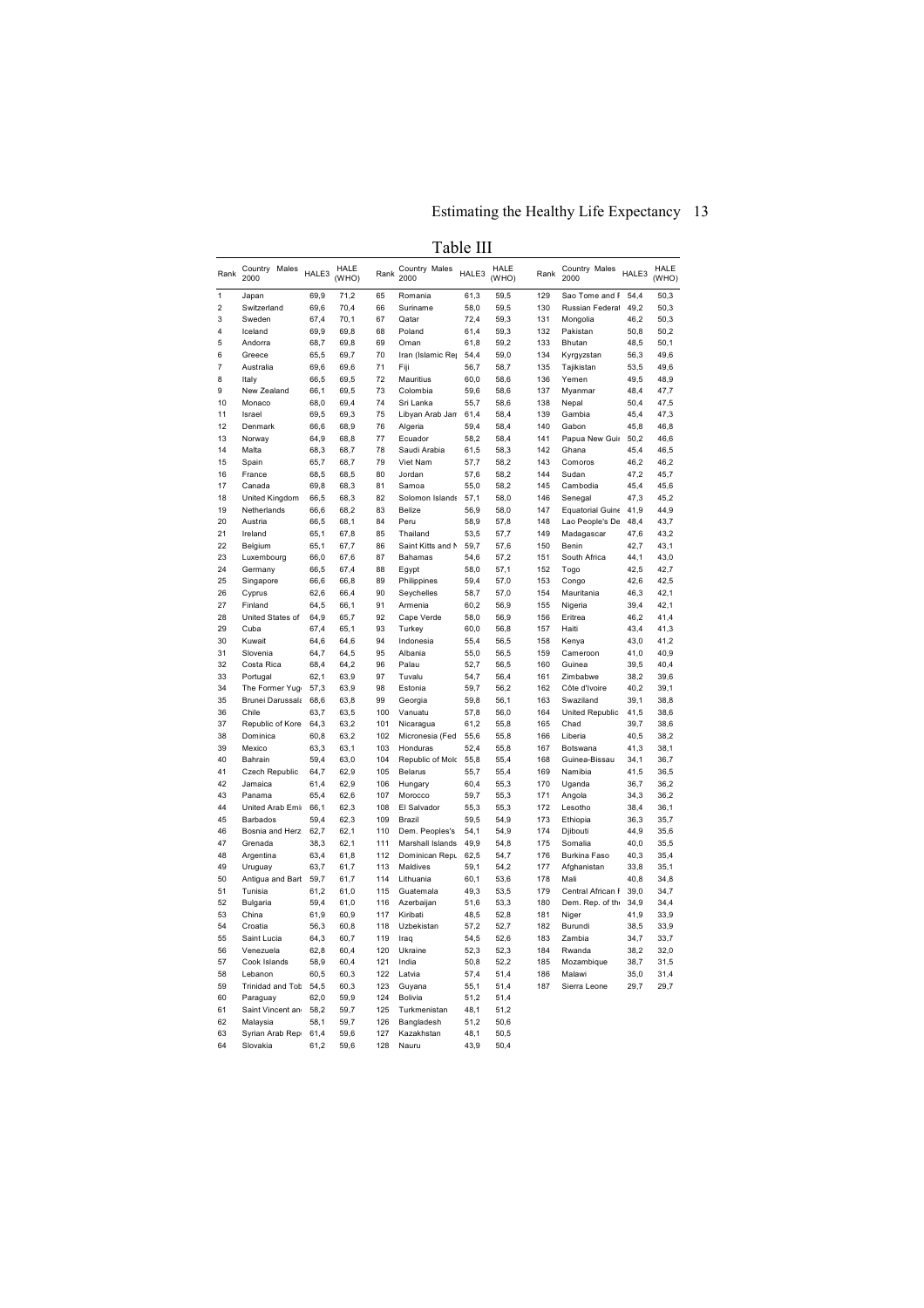Another very interesting point is to check our HALE estimates to the estimates published in *The Lancet* by *Colin D Mathers, Ritu Sadana, Joshua A Salomon, Christopher JL Murray, Alan D Lopez,* 2001 in a paper titled *Healthy life expectancy in 191 countries, 1999*.

Mathers et al. study is based on the 1999 WHO data. For our comparison we have the 2000 data from WHO. However, the one year interval is quite small and we proceed in comparing both results presented in Table IV. We keep the notation of the authors for the healthy life expectancy as DALE in the Table IV and in the following Figure 8 where the WHO member countries are ranked according to the life expectancy at birth. Our estimates from  $HALE<sub>3</sub>$  estimator are in relative accordance to DALE estimated by Mathers et al.



Fig. 8. DALE 1999, HALE3 2000 and *e<sup>x</sup>* 2000

# **Conclusions**

We have proposed and applied a method to estimate the Health State Function of a Population and various related characteristics and estimators. We have used the related theoretical framework to estimate the Healthy Life Expectancy of the population and we have done applications by using the life table data for the member countries of the World Health Organization by comparing our results with the provided from WHO. The findings indicate that the proposed methodology can be a useful tool for estimating the "loss of healthy life years" and then to find the Healthy Life Expectancy of a population. Even more, by these applications, we straighten the proposed theory for the health state of a population. We do believe that interesting applications is various fields may arise.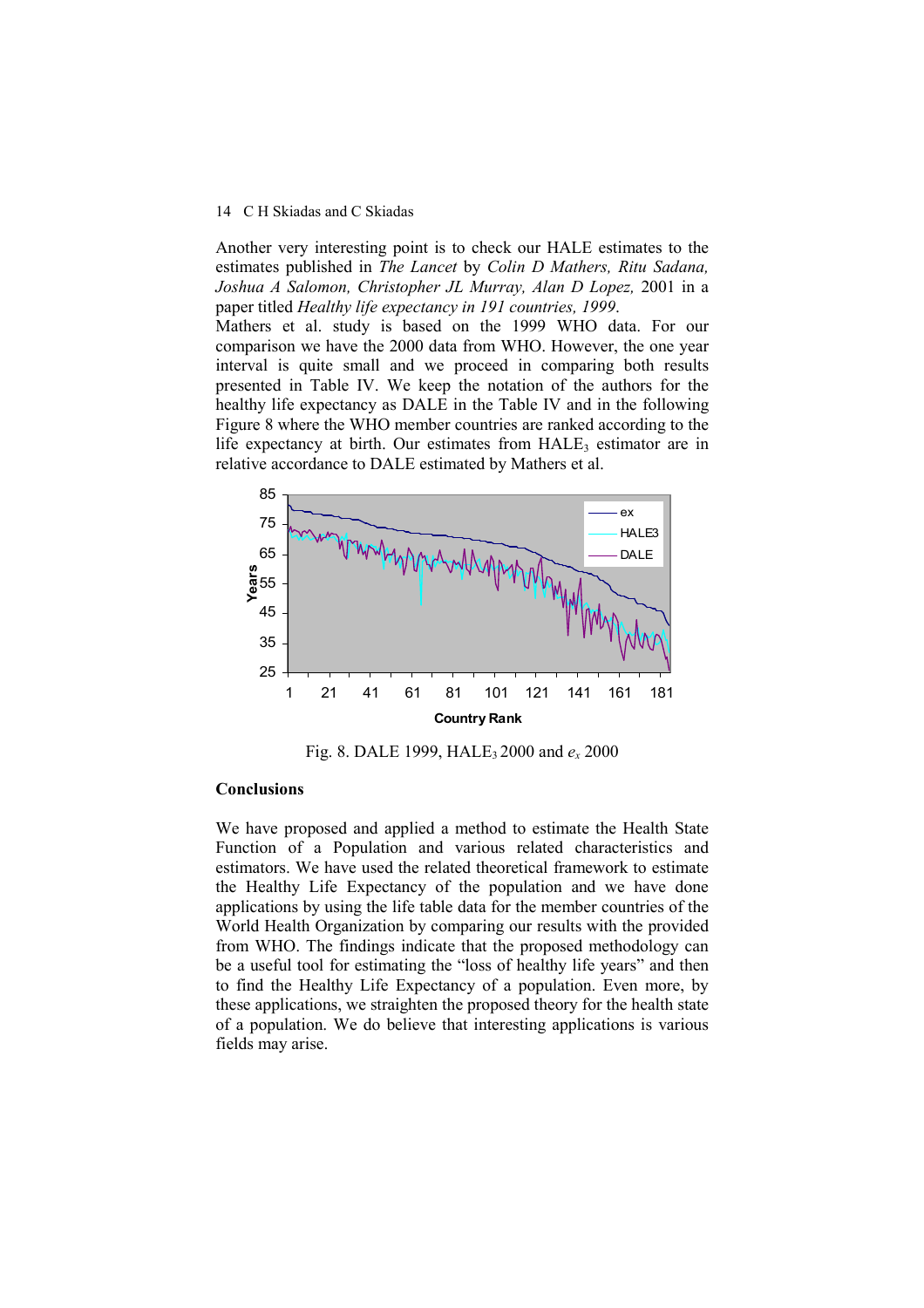# Estimating the Healthy Life Expectancy 15

Table IV

|                         |                       | HALE3        | DALE         |            |                         | HALE3        | DALE         |            |                          | HALE3        | DALE         |
|-------------------------|-----------------------|--------------|--------------|------------|-------------------------|--------------|--------------|------------|--------------------------|--------------|--------------|
|                         | Rank Country          | 2000         | 1999         |            | Rank Country            | 2000         | 1999         |            | Rank Country             | 2000         | 1999         |
| $\mathbf{1}$            | Japan                 | 71,9         | 74,5         | 65         | Cook Islands            | 60,8         | 63,4         | 129        | Sao Tome and Pr          | 58,2         | 53,5         |
| $\overline{\mathbf{c}}$ | Australia             | 70,8         | 73,2         | 66         | Kuwait                  | 68,4         | 63,2         | 130        | Bolivia                  | 52,2         | 53,3         |
| 3                       | France                | 70,4         | 73,1         | 67         | Estonia                 | 62,5         | 63,1         | 131        | India                    | 50,9         | 53,2         |
| 4                       | Sweden                | 71,4         | 73,0         | 68         | Paraguay                | 66,0         | 63,0         | 132        | Vanuatu                  | 60,9         | 52,8         |
| 5                       | Spain                 | 69,7         | 72,8         | 69         | Oman                    | 62,5         | 63,0         | 133        | Nauru                    | 51,3         | 52,5<br>51,8 |
| 6                       | Italy                 | 70,6         | 72,7<br>72,5 | 70         | Ukraine                 | 59,5         | 63,0<br>62,9 | 134        | Bhutan                   | 49,0         | 51,6         |
| $\overline{7}$          | Switzerland           | 70,5         |              | 71         | Colombia                | 63,8         |              | 135        | Myanmar                  | 50,1         | 49,9         |
| 8<br>$\mathbf{Q}$       | Greece<br>Monaco      | 69,6<br>69,9 | 72,5<br>72,4 | 72<br>73   | Turkey                  | 61,0<br>59,2 | 62,9<br>62,9 | 136<br>137 | Bangladesh<br>Yemen      | 50,4<br>49,6 | 49,7         |
| 10                      | San Marino            | 73,1         | 72,3         | 74         | Tonga<br>Sri Lanka      | 59,1         | 62,8         | 138        | Nepal                    | 50,6         | 49,5         |
| 11                      | Andorra               | 69,6         | 72,3         | 75         | Mauritius               | 64,5         | 62,7         | 139        | Gambia                   | 45,4         | 48,3         |
| 12                      | Canada                | 71,3         | 72,0         | 76         | Suriname                | 59,5         | 62,7         | 140        | Gabon                    | 46,5         | 47,8         |
| 13                      | Netherlands           | 70,7         | 72,0         | 77         | Dominican Repu          | 63,7         | 62,5         | 141        | Papua New Guine          | 50,4         | 47,0         |
| 14                      | United Kingdor        | 70,8         | 71,7         | 78         | Romania                 | 63,0         | 62,3         | 142        | Comoros                  | 47,2         | 46,8         |
| 15                      | Norway                | 70,2         | 71,7         | 79         | China                   | 62,2         | 62,3         | 143        | Lao People's Den         | 48,5         | 46,1         |
| 16                      | Austria               | 70,4         | 71,6         | 80         | Latvia                  | 61,6         | 62,2         | 144        | Cambodia                 | 46,2         | 45,7         |
| 17                      | Belgium               | 69,7         | 71,6         | 81         | <b>Belarus</b>          | 60,7         | 61,7         | 145        | Ghana                    | 45,6         | 45,5         |
| 18                      | Luxembourg            | 70,6         | 71,1         | 82         | Niue                    | 64,4         | 61,6         | 146        | Congo                    | 41,6         | 45,1         |
| 19                      | Iceland               | 71,3         | 70,8         | 83         | Algeria                 | 60,3         | 61,6         | 147        | Senegal                  | 48,0         | 44,6         |
| 20                      | Malta                 | 71,7         | 70,5         | 84         | Saint Kitts and I       | 60,0         | 61,6         | 148        | Equatorial Guinea        | 40,9         | 44,1         |
| 21                      | Finland               | 69,1         | 70,5         | 85         | El Salvador             | 62,6         | 61,5         | 149        | Haiti                    | 42,1         | 43,8         |
| 22                      | Germany               | 70,6         | 70,4         | 86         | Republic of Mok         | 58,1         | 61,5         | 150        | Sudan                    | 46,4         | 43,0         |
| 23                      | Israel                | 70,5         | 70,4         | 87         | Tunisia                 | 62,3         | 61,4         | 151        | Côte d'Ivoire            | 38,9         | 42,8         |
| 24                      | United States o       | 69,3         | 70,0         | 88         | Malaysia                | 59,9         | 61,4         | 152        | Benin                    | 42,6         | 42,2         |
| 25                      | Dominica              | 65,3         | 69,8         | 89         | Russian Federa          | 57,2         | 61,3         | 153        | Cameroon                 | 37,9         | 42,2         |
| 26                      | Cyprus                | 63,6         | 69,8         | 90         | Honduras                | 57,8         | 61,1         | 154        | Mauritania               | 46,3         | 41,4         |
| 27                      | Ireland               | 66,6         | 69,6         | 91         | Ecuador                 | 63,8         | 61,0         | 155        | Togo                     | 43,1         | 40,7         |
| 28                      | Denmark               | 70,8         | 69,4         | 92         | Belize                  | 62,7         | 60,9         | 156        | South Africa             | 45,7         | 39,8         |
| 29                      | Singapore             | 71,4         | 69,3         | 93         | Lebanon                 | 62,0         | 60,6         | 157        | Kenya                    | 42,4         | 39,3         |
| 30                      | Portugal              | 68,1         | 69,3         | 94         | Iran (Islamic Re        | 59,3         | 60,5         | 158        | Nigeria                  | 35,9         | 38,3         |
| 31                      | New Zealand           | 70,7         | 69,2         | 95         | Uzbekistan              | 59,0         | 60,2         | 159        | Swaziland                | 40,1         | 38,1         |
| 32                      | Chile                 | 69,0         | 68,6         | 96         | Guyana                  | 58,6         | 60,2         | 160        | Angola                   | 34,7         | 38,0         |
| 33                      | Slovenia              | 69,2         | 68,4         | 97         | Thailand                | 57,0         | 60,2         | 161        | Djibouti                 | 45,2         | 37,9         |
| 34                      | Czech Republi         | 66,7         | 68,0         | 98         | Jordan                  | 61,5         | 60,0         | 162        | Guinea                   | 37,6         | 37,8         |
| 35                      | Jamaica               | 64,3         | 67,3         | 99         | Albania                 | 56,4         | 60,0         | 163        | Eritrea                  | 47,8         | 37,7<br>37,7 |
| 36                      | Uruguay               | 68,2         | 67,0<br>67,0 | 100        | Indonesia               | 59,4         | 59,7<br>59,6 | 164        | Afghanistan              | 34.7         | 37,2         |
| 37<br>38                | Croatia<br>Costa Rica | 59,8<br>69,5 | 66,7         | 101<br>102 | Micronesia (Fed<br>Fiji | 59,0<br>60,8 | 59,4         | 165<br>166 | Guinea-Bissau<br>Lesotho | 35,0<br>37,6 | 36,9         |
| 39                      |                       | 67,7         | 66,7         | 103        | Peru                    | 60,4         | 59,4         | 167        |                          | 47,9         | 36,6         |
| 40                      | Argentina<br>Armenia  | 61,6         | 66,7         | 104        | Libyan Arab Jan         | 62,4         | 59,3         | 168        | Madagascar<br>Somalia    | 38,8         | 36,4         |
| 41                      | Slovakia              | 65,4         | 66,6         | 105        | Seychelles              | 61,5         | 59,3         | 169        | United Republic c        | 40,0         | 36,0         |
| 42                      | Saint Vincent a       | 59,8         | 66,4         | 106        | <b>Bahamas</b>          | 61,9         | 59,1         | 170        | Central African R        | 35,9         | 36,0         |
| 43                      | Georgia               | 61,7         | 66,3         | 107        | Brazil                  | 61,3         | 59,1         | 171        | Namibia                  | 43,6         | 35,6         |
| 44                      | Poland                | 65,5         | 66,2         | 108        | Morocco                 | 60,8         | 59,1         | 172        | Burkina Faso             | 38,3         | 35,5         |
| 45                      | Panama                | 66,5         | 66,0         | 109        | Palau                   | 63,2         | 59,0         | 173        | Burundi                  | 36,8         | 34,6         |
| 46                      | Antigua and Ba        | 63,1         | 65,8         | 110        | Philippines             | 59,7         | 58,9         | 174        | Mozambique               | 35,7         | 34,4         |
| 47                      | Grenada               | 47,7         | 65,5         | 111        | Syrian Arab Rep         | 62,5         | 58,8         | 175        | Liberia                  | 37,5         | 34,0         |
| 48                      | United Arab Er        | 66,7         | 65,4         | 112        | Egypt                   | 61,3         | 58,5         | 176        | Ethiopia                 | 38,3         | 33,5         |
| 49                      | Mexico                | 67,5         | 65,0         | 113        | Viet Nam                | 61,5         | 58,2         | 177        | Mali                     | 37,9         | 33,1         |
| 50                      | Saint Lucia           | 67,2         | 65,0         | 114        | Nicaragua               | 64,1         | 58,1         | 178        | Zimbabwe                 | 39,3         | 32,9         |
| 51                      | Republic of Ko        | 65,8         | 65,0         | 115        | Cape Verde              | 59,4         | 57,6         | 179        | Rwanda                   | 37,2         | 32,8         |
| 52                      | Venezuela             | 64,7         | 65,0         | 116        | Tuvalu                  | 53,8         | 57,4         | 180        | Uganda                   | 38,7         | 32,7         |
| 53                      | <b>Barbados</b>       | 62,1         | 65,0         | 117        | Tajikistan              | 56,1         | 57,3         | 181        | Botswana                 | 42,1         | 32,3         |
| 54                      | Bosnia and He         | 67,1         | 64,9         | 118        | Marshall Islands        | 47,7         | 56,8         | 182        | Zambia                   | 36,0         | 30,3         |
| 55                      | Trinidad and T        | 61,3         | 64,6         | 119        | Kazakhstan              | 54,8         | 56,4         | 183        | Malawi                   | 36,0         | 29,4         |
| 56                      | Saudi Arabia          | 62,5         | 64,5         | 120        | Kyrgyzstan              | 57,4         | 56,3         | 184        | Niger                    | 39,8         | 29,1         |
| 57                      | Brunei Darussa        | 69,7         | 64,4         | 121        | Pakistan                | 50,3         | 55,9         | 185        | Sierra Leone             | 31,8         | 25,9         |
| 58                      | <b>Bulgaria</b>       | 63,0         | 64,4         | 122        | Iraq                    | 59,2         | 55,3         |            |                          |              |              |
| 59                      | Bahrain               | 60,3         | 64,4         | 123        | Kiribati                | 50,1         | 55,3         |            |                          |              |              |
| 60                      | Lithuania             | 65.0         | 64,1         | 124        | Solomon Island:         | 60.5         | 54,9         |            |                          |              |              |
| 61                      | Hungary               | 64,8         | 64,1         | 125        | Turkmenistan            | 53,7         | 54,3         |            |                          |              |              |
| 62                      | The Former Yu         | 62,7         | 63,7         | 126        | Guatemala               | 52,8         | 54,3         |            |                          |              |              |
| 63                      | Azerbaijan            | 55,8         | 63,7         | 127        | Maldives                | 58,9         | 53,9         |            |                          |              |              |
| 64                      | Qatar                 | 72,2         | 63,5         | 128        | Mongolia                | 50,3         | 53,8         |            |                          |              |              |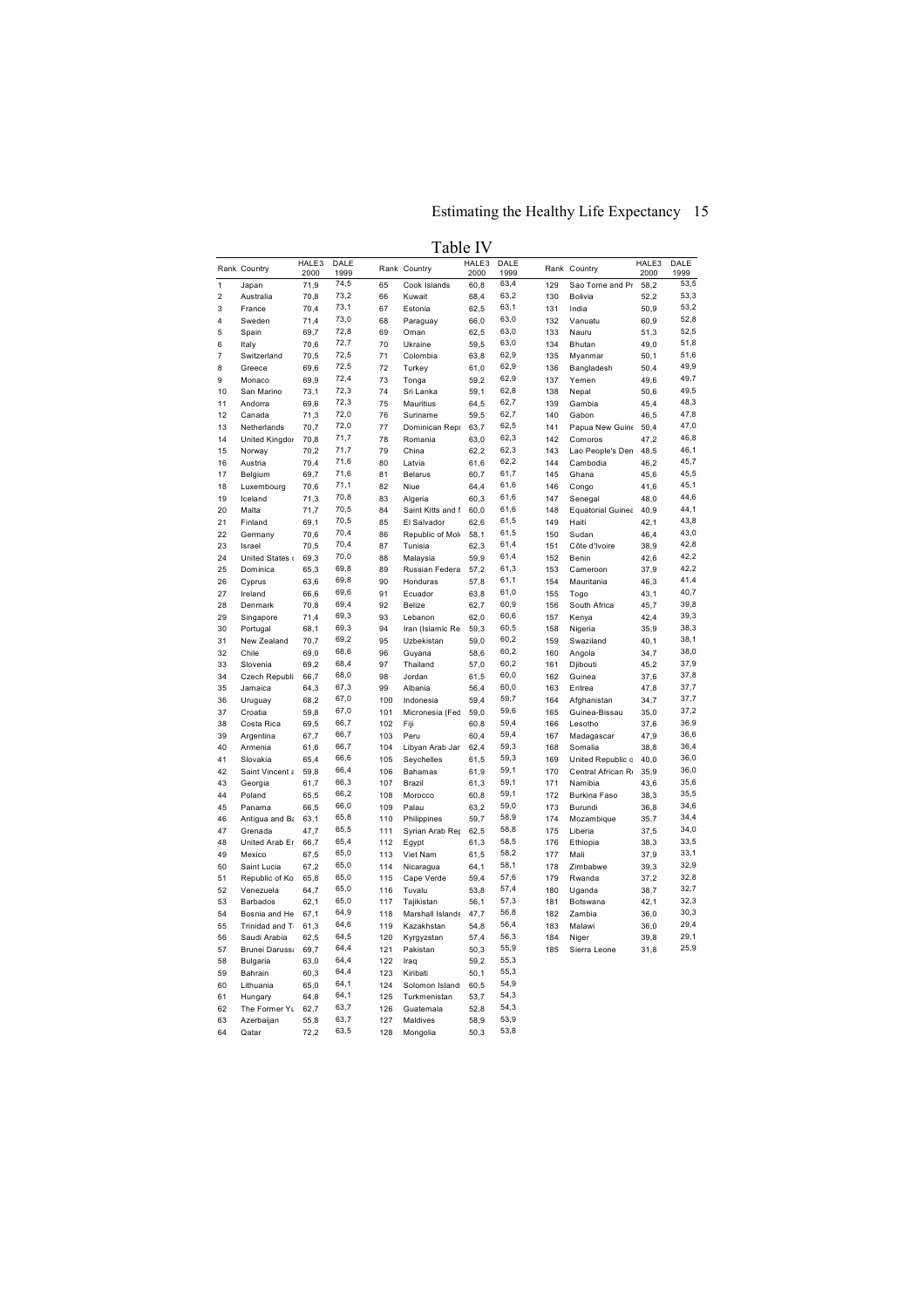## **References**

- B. Gompertz, On the nature of the function expressive of the law of human mortality, and on the mode of determining the value of life contingencies, *Philosophical Transactions of the Royal Society of London A* 115, 513-585 (1825).
- J. Graunt, *Natural and Political Observations Made upon the Bills of Mortality*, London, First Edition, 1662; Fifth Edition (1676).
- E. Halley, An Estimate of the Degrees of Mortality of Mankind, Drawn from the Curious Tables of the Births and Funerals at the City of Breslau, with an Attempt to Ascertain the Price of Annuities upon Lives, *Philosophical Transactions*, Volume 17, pp. 596-610 (1693).
- J. Janssen and C. H. Skiadas, Dynamic modelling of life-table data, *Applied Stochastic Models and Data Analysis*, **11**, 1, 35-49 (1995).
- C. D Mathers, R. Sadana, J. A Salomon, C. JL Murray, A. D Lopez, Healthy life expectancy in 191 countries, 1999, *The Lancet* 357: 1685–91 (2001).
- C. H. Skiadas, Innovation Diffusion Models Expressing Asymmetry and/or Positively or Negatively Influencing Forces. *Technological Forecasting and Social Change* 30, 313-330 (1986).
- C. H. Skiadas, A Life Expectancy Study based on the Deterioration Function and an Application to Halley's Breslau Data, *arXiv*:1110.0130v1 [q-bio.PE] (1 Oct 2011).
- C. H. Skiadas, Life Expectancy at Birth, Estimates and Forecasts in the Netherlands (Females), *arXiv*:1112.0796v1 [q-bio.PE] (4 Dec 2011)
- C. H. Skiadas, **T**he Health State Function, the Force of Mortality and other Characteristics resulting from the First Exit Time Theory applied to Life Table Data, arXiv:1202.1581v1 [q-bio.PE] (8 Feb. 2012, http://arxiv.org/ftp/arxiv/papers/1202/1202.1581.pdf)
- C. H. Skiadas and C. Skiadas, A modeling approach to life table data, in *Recent Advances in Stochastic Modeling and Data Analysis*, C. H. Skiadas, Ed. (World Scientific, Singapore), 350–359 (2007).
- C. H. Skiadas and C. Skiadas, *Chaotic Modelling and Simulation: Analysis of Chaotic Models, Attractors and Forms*, CRC / Taylor & Francis (2008).
- C. H. Skiadas, C. Skiadas, Comparing the Gompertz Type Models with a First Passage Time Density Model, in *Advances in Data Analysis*, C. H. Skiadas Ed. (Springer/Birkhauser, Boston), 203-209 (2010).